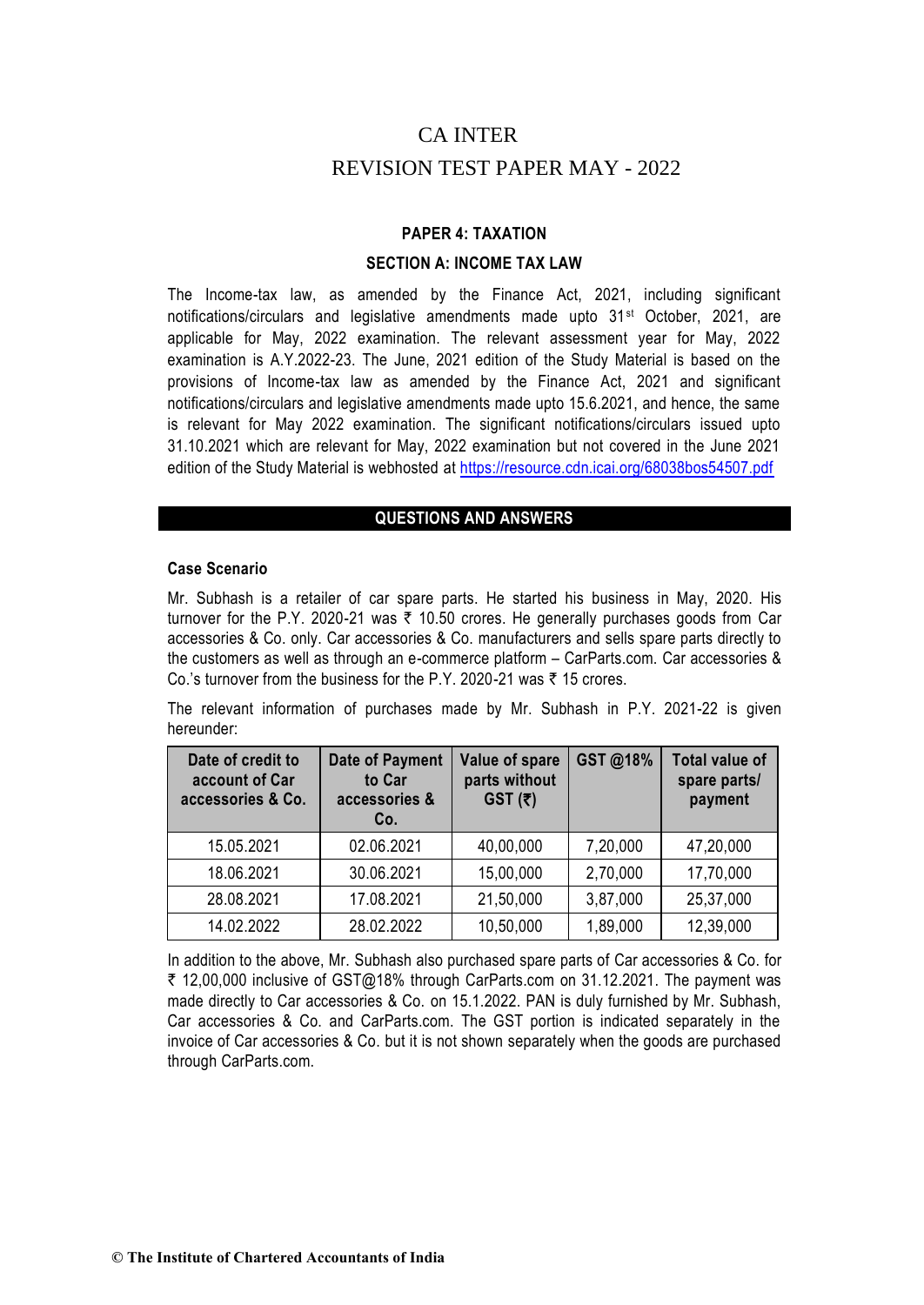Based on the above facts, choose the **most appropriate answer** to Q. NO. 1 to 5 -

- 1. Is Mr. Subhash required to deduct tax at source in respect of the purchase transactions made directly with Car accessories & Co. If yes, when and what is the amount of tax to be deducted?
	- (a) Yes; ₹ 2,150 on 17.08.2021 and ₹ 1,050 on 14.02.2022
	- (b) Yes; ₹ 2,537 on 17.08.2021 and ₹ 1,050 on 14.02.2022
	- (c) Yes; ₹ 500 on 18.06.2021, ₹ 2,150 on 17.08.2021 and ₹ 1,050 on 14.02.2022
	- (d) No, Mr. Subhash is not liable to deduct tax at source.
- 2. Is Car accessories & Co. required to collect tax at source in respect of the sale transactions with Mr. Subhash. If yes, when and what is the amount of tax to be collected?
	- (a) Yes; ₹ 500 on 30.06.2021, ₹ 2,150 on 17.08.2022 and ₹ 1,050 on 28.02.2022
	- (b) Yes; ₹ 1,490 on 30.06.2021, ₹ 2,537 on 17.08.2021 and ₹ 1,239 on 28.02.2022
	- (c) Yes; ₹ 1,490 on 30.06.2021
	- (d) No, Car accessories & Co. is not liable to collect tax at source.
- 3. Assume that Mr. Subhash has started the retail business of car spare parts in May, 2021. In such case, would the answer of MCQ 1 and 2 be different? If yes, what would be the answer of MCQ 1 and 2?
	- (a) No, the answer of MCQ 1 and 2 would be the same
	- (b) Yes, the answer of MCQ 1 would change to (d) but the answer of MCQ 2 would be the same
	- (c) Yes, the answer of MCQ 1 would change to (d) and the answer of MCQ 2 would change to (b)
	- (d) Yes, the answer of MCQ 1 would change to (d) and the answer of MCQ 2 would change to (a)
- 4. Are the provisions of tax deduction/ collection at source attracted in respect of the transactions with CarParts.com? If yes, who has to deduct/ collect at source and at what rate?
	- (a) Mr. Subhash is required to deduct tax at source on  $\bar{\tau}$  12 lakhs @0.1%.
	- (b) Car accessories & Co. is required to collect tax at source on  $\bar{\tau}$  12 lakhs @0.1%.
	- (c) CarParts.com is required to deduct tax at source on  $\bar{\tau}$  12 lakhs @0.1%.
	- (d) CarParts.com is required to deduct tax at source on  $\bar{\tau}$  12 lakhs @1%.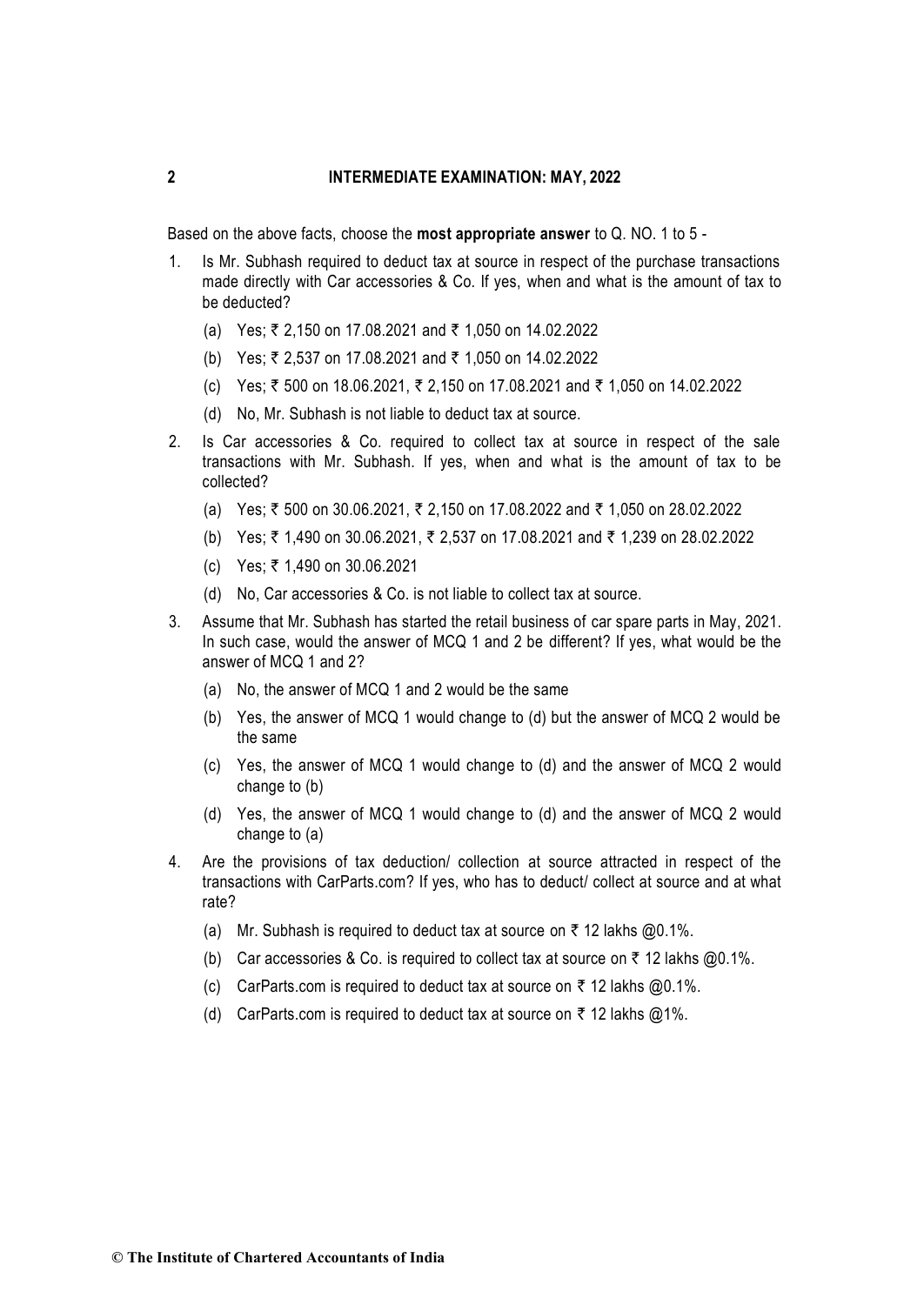- 5. If Mr. Subhash has not furnished his PAN to Car accessories & Co. but has furnished his Aadhar number, what would be the rate of TCS for the purpose of MCQ 2.
	- (a) 5%
	- (b) 1%
	- (c) 0.1%
	- (d) Car accessories & Co. is not liable to collect tax at source.
- 6. Ashiyana Developers has completed one of its housing projects in Gurugram in January, 2021 which comprises of 10 residential units. It has transferred 9 residential units in February, 2021 and remaining one residential unit in May, 2021 to Mr. Suraj. All the units were transferred by way of first time allotment. The consideration received from Suraj for the residential unit is  $\bar{\tau}$  50 lakhs while the stamp duty value of the unit in May, 2021 is ₹ 57 lakhs. Due to some emergency in the family, Mr. Suraj was in urgent need of funds and he sold such residential unit to Mr. Prakash in December, 2021 for  $\bar{\tau}$  53 lakhs. The stamp duty value of the unit was  $\bar{\tau}$  61 lakhs in December, 2021. Determine the capital gain/ income which is chargeable to tax in the hands of Mr. Suraj and Mr. Prakash from the above transactions for A.Y. 2022-23.
	- (a) In the hands of Mr. Suraj STCG of  $\bar{\tau}$  11 lakhs; In the hands of Mr. Prakash  $\bar{\tau}$  8 lakhs as income under the head "Other sources"
	- (b) In the hands of Mr. Suraj  $\overline{z}$  7 lakhs as income under the head "Other sources", STCG of  $\bar{\tau}$  4 lakhs; In the hands of Mr. Prakash –  $\bar{\tau}$  8 lakhs as income under the head "Other sources"
	- (c) In the hands of Mr. Suraj STCG of  $\bar{\tau}$  11 lakhs; In the hands of Mr. Prakash Nil
	- (d) In the hands of Mr. Suraj  $\overline{z}$  7 lakhs as income under the head "Other sources", STCG of  $\bar{\tau}$  11 lakhs; In the hands of Mr. Prakash –  $\bar{\tau}$  8 lakhs as income under the head "Other sources"
- 7. Mr. Rajesh, aged 53 years, and his wife, Mrs. Sowmya, aged 50 years, are citizens of Country X. They are living in Country X since birth. They are not liable to tax in Country X. Both of them have keen interest in Indian Culture. Mr. Rajesh's parents and grandparents were born in Country X. Mrs. Sowmya visits India along with Mr. Rajesh for four months every year to be with her parents, who were born in Delhi and have always lived in Delhi. During their stay in India, they organize Cultural Programme in Delhi-NCR. Income of Mr. Rajesh and Mrs. Sowmya from the Indian sources for the P.Y. 2021-22 is ₹ 18 lakhs and ₹ 16 lakhs, respectively.

What is the residential status of Mr. Rajesh and Mrs. Sowmya for A.Y.2022-23?

- (a) Both are resident and ordinarily resident in India
- (b) Both are non-resident in India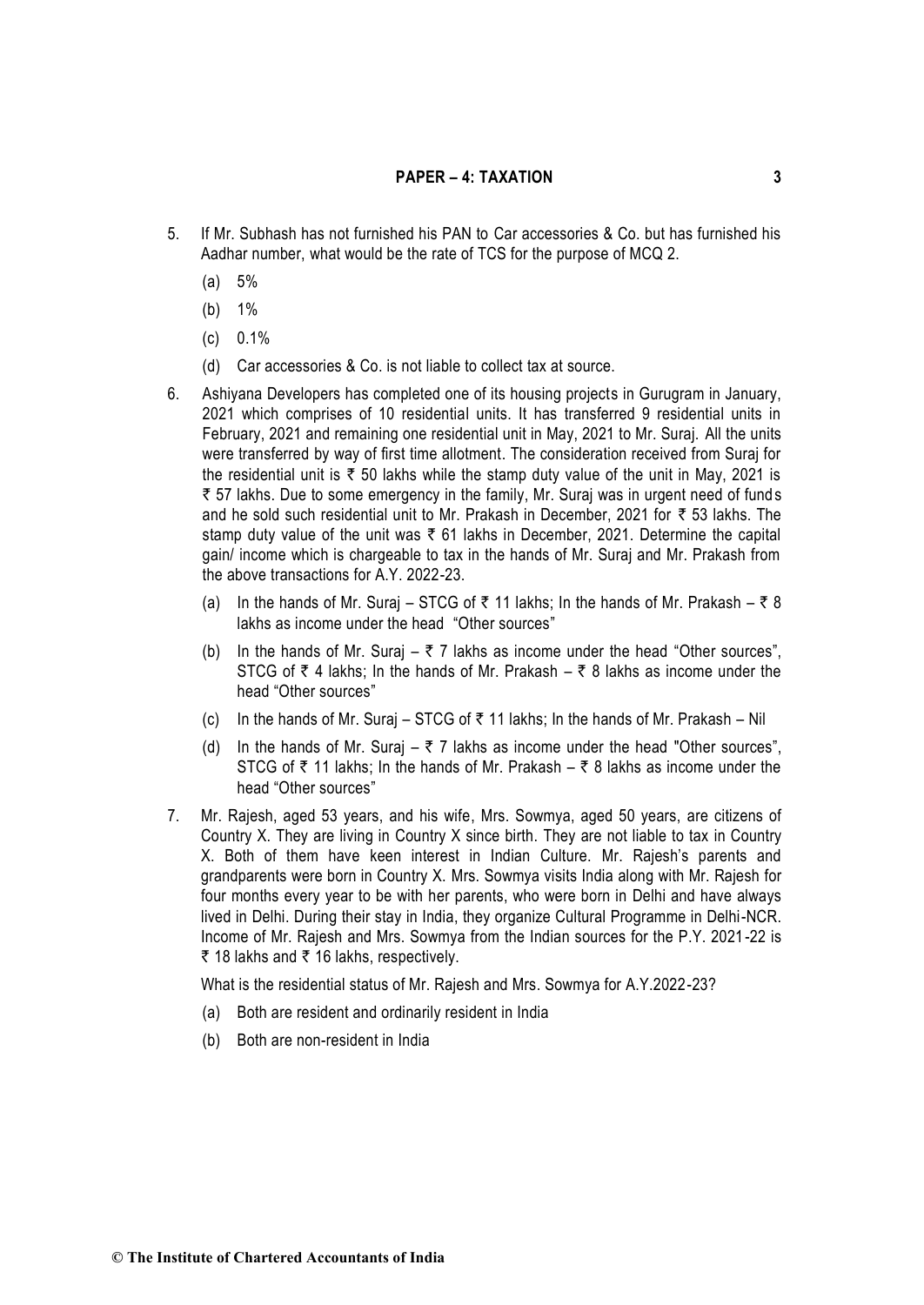- (c) Mr. Rajesh is resident but not ordinarily resident in India and Mrs. Sowmya is nonresident
- (d) Mrs. Sowmya is resident but not ordinarily resident in India and Mr. Rajesh is nonresident
- 8. Mr. A has taken two ULIPs. ULIP "X" is issued on 1.1.2021 and ULIP "Y" on 1.5.2021. The sum assured of ULIP "X" and ULIP "Y" is  $\bar{\tau}$  30 lakhs and  $\bar{\tau}$  40 lakhs, respectively. The annual premium paid by Mr. A during the P.Y. 2021-22 is  $\bar{\tau}$  3 lakhs and  $\bar{\tau}$  4 lakhs, respectively. What would be the taxability of the consideration received by Mr. A on maturity of both the ULIPs?
	- (a) Consideration received on the maturity of ULIP "X" would be exempt u/s 10(10D) while the profits and gains from receipt of consideration on the maturity of ULIP "Y" would be taxable.
	- (b) Consideration received on the maturity of ULIP "Y" would be exempt u/s 10(10D) while the profits and gains from receipt of consideration on the maturity of ULIP "X" would be taxable.
	- (c) Consideration received on the maturity of both ULIP "X" and ULIP "Y" would be exempt u/s 10(10D)
	- (d) The profits and gains from receipt of consideration on the maturity of both ULIP "X" and ULIP "Y" would be taxable.
- 9. From the following particulars of income furnished by Mr. Ashutosh, aged 65 years, pertaining to year ended 31.03.2022, compute the total income for the A.Y. 2022-23, if he is
	- (a) Resident and ordinarily resident
	- (b) Non-resident

|       | <b>Particulars</b>                                                                                                                                                    | Amount (₹) |
|-------|-----------------------------------------------------------------------------------------------------------------------------------------------------------------------|------------|
| (i)   | Capital gain on sale of land in Jaipur to Mr. Ramesh, a non-<br>resident, outside India. The consideration is also received outside<br>India in foreign currency      | 1,50,000   |
| (ii)  | Rent from property in Delhi, let out to a branch of a foreign<br>company. The rent agreement is entered outside India. Monthly<br>rent is also received outside India | 1,20,000   |
| (iii) | Agricultural income from a land situated in Nepal, received in<br>Nepal                                                                                               | 55,000     |
| (iv)  | Interest on savings bank deposit in UCO Bank, Delhi                                                                                                                   | 18,000     |
| (v)   | Income earned from business in London which is controlled from<br>Delhi (₹ 35,000 is received in India)                                                               | 60,000     |
| (vi)  | Gift received from his daughter on his birthday                                                                                                                       | 55,000     |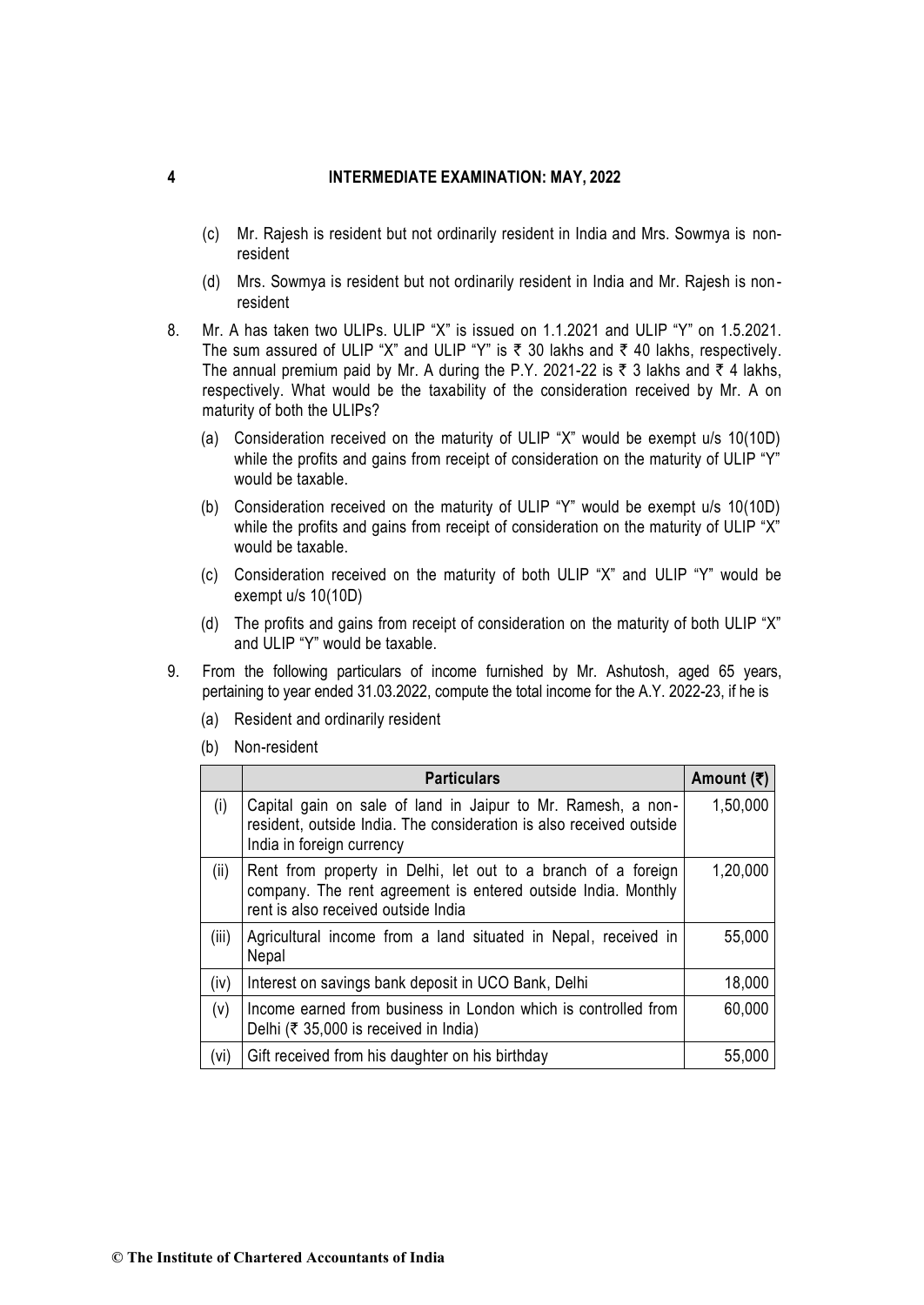| (vii)   Past foreign taxed income brought to India                                                                                                | 37,000 |
|---------------------------------------------------------------------------------------------------------------------------------------------------|--------|
| (viii)   Fees for technical services rendered to Shine, Ltd., a foreign<br>company, for business outside India and received also outside<br>India | 12,000 |

- 10. Mr. Sunil is the CEO of Sheetal Textiles Ltd. His basic salary is  $\bar{\tau}$  6,00,000 p.m. He is paid 8% as D.A. He contributes 10% of his pay and D.A. towards his recognized provident fund and the company contributes the same amount. The accumulated balance in recognized provident fund as on 1.4.2020, 31.3.2021 and 31.3.2022 is ₹ 50,35,000, ₹ 71,46,700 and  $\bar{\tau}$  94,57,700, respectively. Compute the perquisite value chargeable to tax in the hands of Mr. Sunil u/s 17(2)(vii) and 17(2)(viia) for the A.Y. 2021-22 and A.Y. 2022-23.
- 11. Mr. Aditya is a proprietor of Star Stores having 2 units. On 1.4.2021, he has transferred Unit 2, which he started in 2004-05, by way of slump sale for a total consideration of  $\bar{\tau}$  18 lakhs. The professional fees & brokerage paid for this transfer are  $\bar{\tau}$  78,000. His Balance Sheet as on 31-03-2021 is as under :

| <b>Liabilities</b>                    | ₹         | <b>Assets</b>  | Unit 1 $\bar{z}$ | Unit 2 ₹  | Total     |
|---------------------------------------|-----------|----------------|------------------|-----------|-----------|
| Own Capital                           | 20,50,000 | Land           | 12,75,000        | 7,50,000  | 20,25,000 |
| <b>Revaluation reserve</b>            | 2,50,000  | Furniture      | 2,00,000         | 5,00,000  | 7,00,000  |
| Bank Loan (70% for<br>Unit $1)$       | 8,50,000  | <b>Debtors</b> | 2,00,000         | 3,50,000  | 5,50,000  |
| Trade Creditors (20%<br>for Unit 2)   | 4,50,000  | <b>Patents</b> |                  | 7,25,000  | 7,25,000  |
| Unsecured<br>Loan<br>(30% for Unit 2) | 4,00,000  |                |                  |           |           |
|                                       | 40,00,000 |                | 16,75,000        | 23,25,000 | 40,00,000 |

## **Other Information:**

- 1. Land of Unit 2 was purchased at  $\bar{\tau}$  5,00,000 in the year 2004 and revalued at ₹ 7,50,000 as on 31,3,2021.
- 2. No individual value of any asset is considered in the transfer deed.
- 3. Patents were acquired on 01-12-2019 on which no depreciation has been provided.
- 4. Furniture of Unit 2 of  $\bar{\tau}$  5,00,000 were purchased on 01-12-2020 on which no depreciation has been provided.
- 5. Fair market value of capital asset transferred by way of slump sale of Unit 2 is ₹ 18,10,000.

Compute the capital gain for A.Y. 2022-23.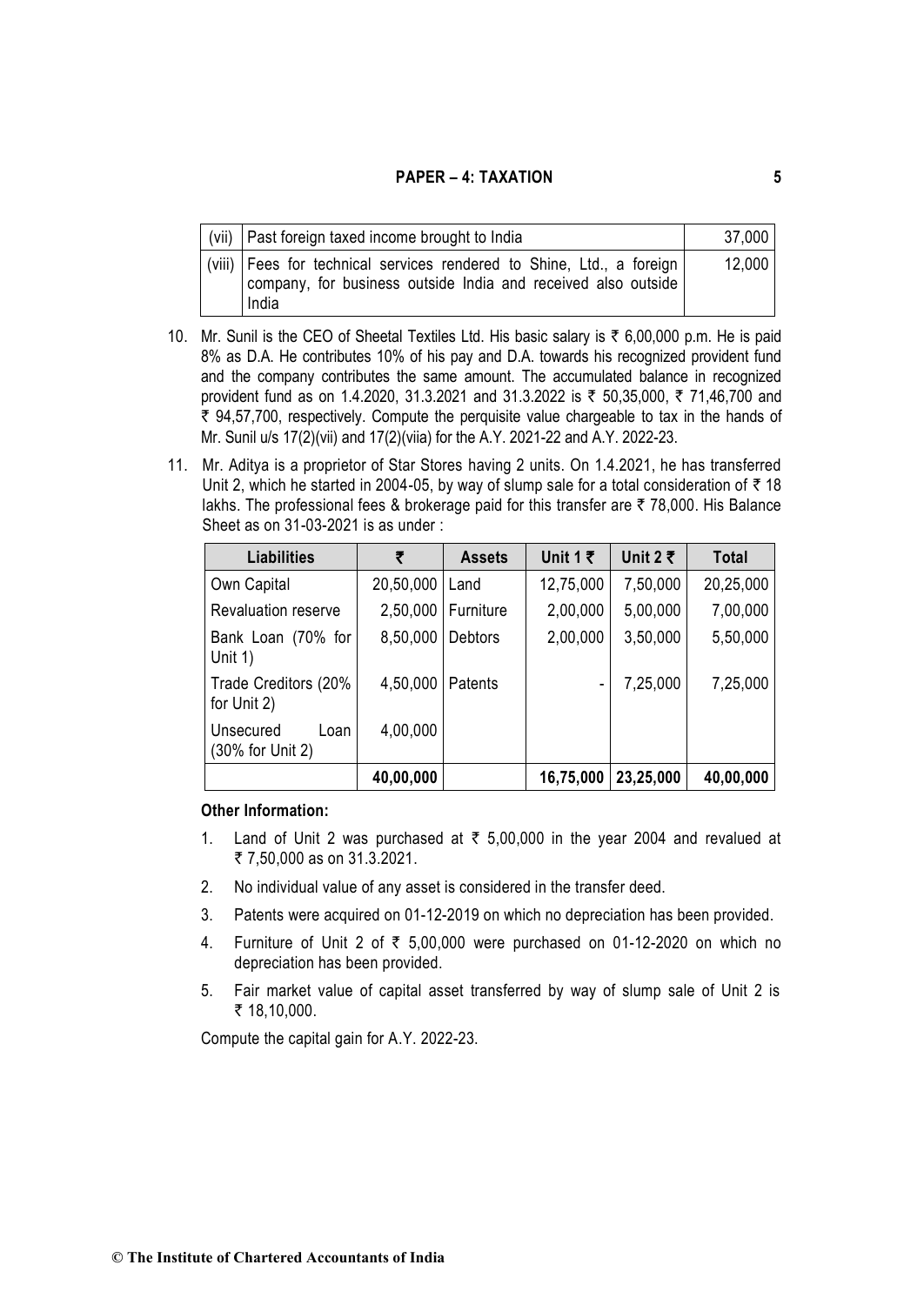- 12. Mr. Samrat and his wife, Mrs. Komal, holds 12% voting power each in ABC (P) Ltd. Mr. Samrat and Mrs. Komal are working in ABC (P) Ltd. However, Mrs. Komal is not qualified for the job. From the following information given in respect of F.Y. 2021-22, you are required to compute the gross total income of Mr. Samrat and Mrs. Komal for the A.Y. 2022-23
	- (i) Dividend of  $\overline{\tau}$  22,500 and  $\overline{\tau}$  45,000 is received by Mr. Samrat and Mrs. Komal, respectively, from ABC (P) Ltd. Mr. Samrat has instructed the company to pay 50% of his dividend to Ms. Kajal, daughter of his deceased brother.
	- (ii) Salary earned by Mr. Samrat and Mrs. Komal from ABC (P) Ltd. is  $\bar{\tau}$  8,50,000 and ₹ 5,50,000, respectively.
	- (iii) Business income earned by Mr. Samrat from his sole proprietary business is ₹ 15,60,000
	- (iv) Interest on fixed deposit earned by Mrs. Komal of  $\bar{\tau}$  9,00,000.
	- (v) Their son, Akash, aged 10 years having PAN, received interest of  $\bar{\tau}$  54,000 from bank on a fixed deposit created by his grandfather in his name.
- 13. Mr. Rajesh, a resident individual, furnished the following information in respect of income and loss earned by him for the F.Y. 2021-22

| <b>Particulars</b>                                                                                                                       | Amount $(\bar{\tau})$ |
|------------------------------------------------------------------------------------------------------------------------------------------|-----------------------|
| Income from Salary                                                                                                                       | 3,40,000              |
| Long term capital loss on sale of shares of Reliance Ltd. STT has<br>been paid both at the time of acquisition and sale                  | (1, 15, 000)          |
| Loss from let out property in Delhi                                                                                                      | (75,000)              |
| Interest on self-acquired property in Mumbai                                                                                             | (50,000)              |
| Winnings from lottery tickets                                                                                                            | 40,000                |
| Cost of acquisition of lottery tickets                                                                                                   | 10,000                |
| Profit and gains from manufacturing business (after deducting normal<br>depreciation of ₹ 10,000 and additional depreciation of ₹ 4,000) | 96,000                |
| Long term capital gains on sale of house property                                                                                        | 1.40.000              |

The other details of brought forward losses and unabsorbed depreciation pertaining to A.Y. 2021-22 are as follow:

| Brought forward business loss from manufacturing business                 |          |
|---------------------------------------------------------------------------|----------|
| Unabsorbed normal depreciation                                            | (10,000) |
| Brought forward loss from the activity of owning and maintaining the race | (50,000) |
| horses                                                                    |          |

Compute the Gross total income of Mr. Rajesh for the Assessment Year 2022-23 and the amount of loss, if any, that can be carried forward if he wants to opt for the provisions of section 115BAC for the first time.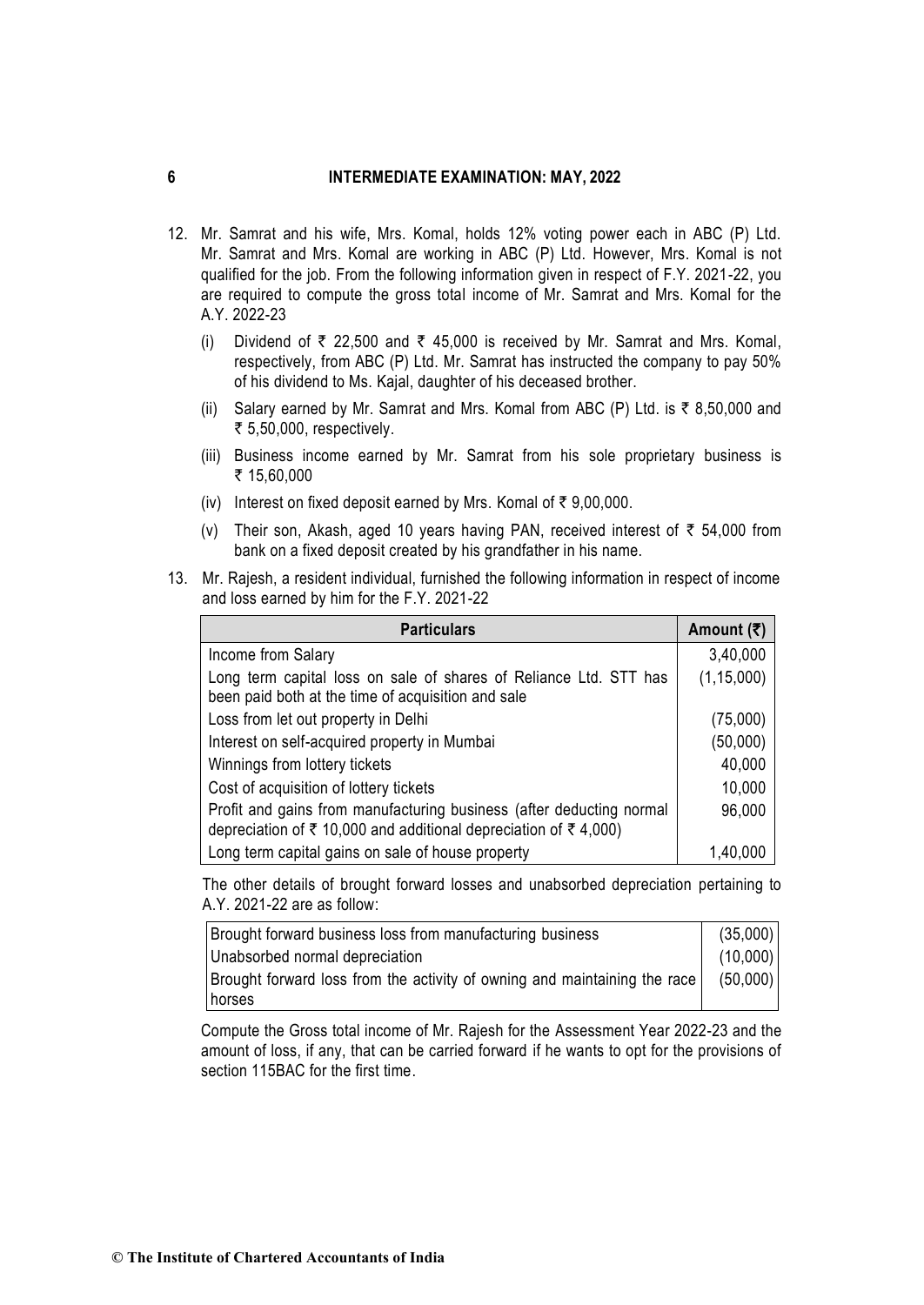- 14. Mr. Rishabh, a resident individual, aged 54 years, is engaged in the business of manufacturing clothes. He earned profit of  $\bar{\tau}$  82,45,000 as per profit and loss account after debiting and crediting the following items:
	- (i) Depreciation  $\overline{\xi}$ 15,40,000
	- (ii) Short term capital gains on transfer of listed equity shares in a company on which STT is paid  $\overline{3}10.00,000$
	- (iii) He received income-tax refund of  $\overline{\xi}$ 15.550 which includes interest on refund of ₹ 4,550.
	- (iv) Dividend income from Indian companies  $\overline{\xi}$ 15,00,000

Additional information –

- (i) Mr. Rishabh installed new plant and machinery for  $\bar{\tau}$  65 lakhs on 1.10.2021 which was put to use on 1.1.2022. Depreciation (including additional depreciation) on this amount of  $\bar{\tau}$  65 lakhs is included in the depreciation debited to profit and loss account which has been computed as per Income-tax Rules.
- (ii) Mr. Rishabh took a loan from SBI of  $\bar{\tau}$  50 lakhs on 15.9.2021 @10.5% p.a. to purchase such plant and machinery. Total interest upto 31.3.2022 has been paid on 31.3.2022 and the same has been debited to profit and loss account.
- (iii) Advance tax paid during the year is  $\overline{\epsilon}$ 17,50,000
- (iv) Rishabh purchased goods for  $\bar{\tau}$  40 lakhs from Mr. Ram, his brother. The market value of the goods is  $\bar{\tau}$  35 lakhs.
- (v) He paid  $\bar{\tau}$  40,000 as life insurance premium taken on the life of his married daughter who is not dependent on him. The sum assured is  $\bar{\tau}$  5,00,000 and the policy was taken on 1.4.2016.
- (vi) He paid  $\bar{\tau}$  45,000 by cheque towards health insurance policy covering himself, his spouse and his children.
- (vii) On 1.7.2021, Mr. Rishabh withdrew  $\bar{\tau}$  1.5 crores in cash from three current accounts maintained by him with HSBC. There are no other withdrawals during the year. He regularly files his return of income.

You are required to compute the total income and tax payable by Mr. Rishabh for the A.Y. 2022-23, in the manner so that he can make maximum tax savings.

15. Mrs. Shivani is a US Citizen. She got married to Mr. Sriram, an Indian citizen and resident of India, in the year 2015. Since then, she has been staying in India. She has a Bank account in US. She sold a residential house in US and earned a long term capit al gain of  $\bar{\tau}$  2 lakhs. She invested the whole sales consideration in Capital Gain bonds under section 54EC so that no long term capital gain is taxable. She does not have any source of income in India during the P.Y. 2021-22. Is she required to furnish her return of income? If yes, can she furnish a belated return?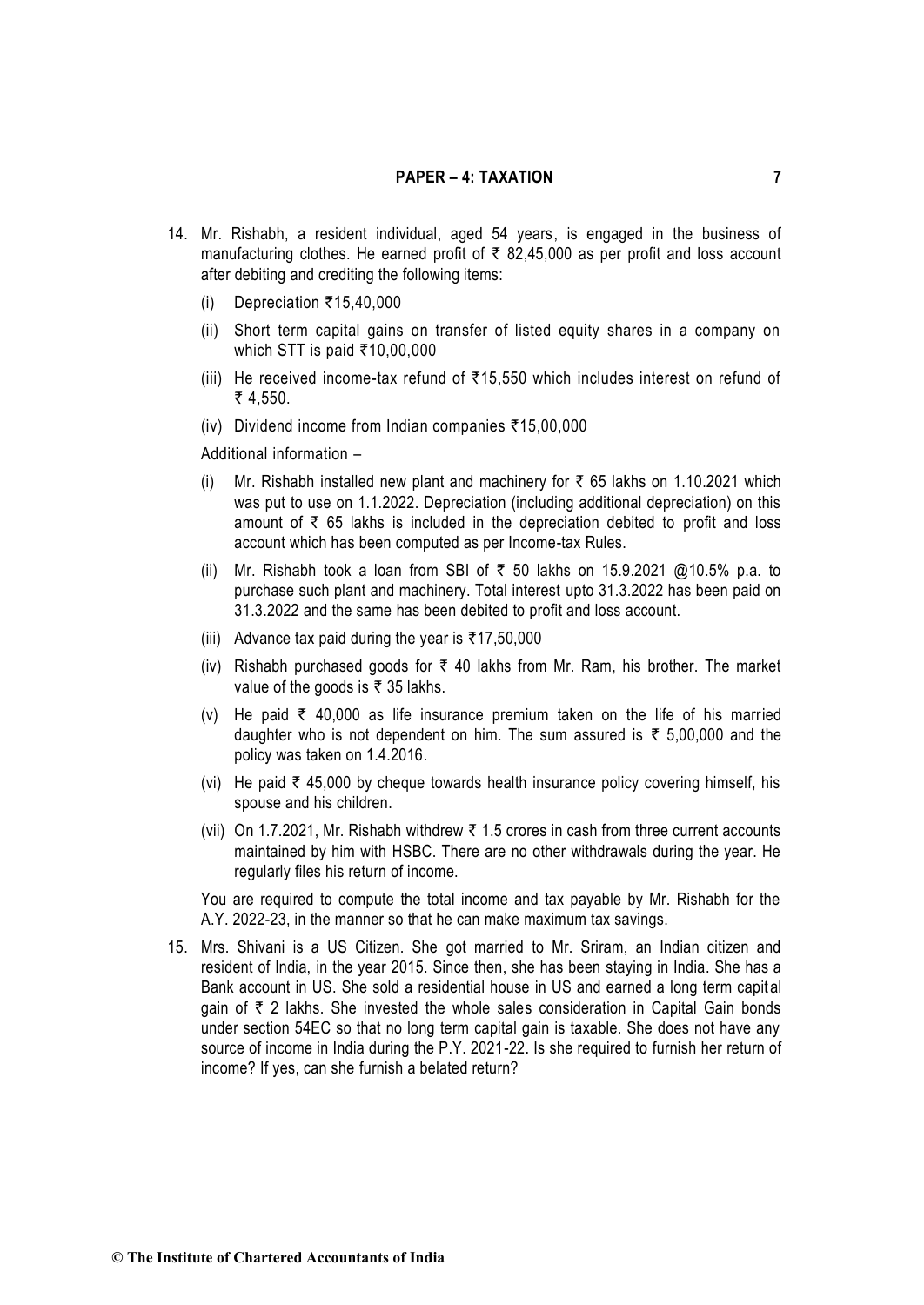# **SUGGESTED ANSWERS**

| MCQ No. | <b>Most Appropriate</b><br>Answer | MCQ No. | <b>Most Appropriate</b><br><b>Answer</b> |
|---------|-----------------------------------|---------|------------------------------------------|
|         |                                   | b.      | $\left( $                                |
| 2.      | (c)                               | ხ.      | (a                                       |
| 3.      | (C)                               |         | 0]                                       |
| 4.      | d                                 | Ο.      | a)                                       |

| ×<br>٦<br>×<br>۰. |  |
|-------------------|--|

# **9. Computation of total income of Mr. Ashutosh for the A.Y. 2022-23**

| <b>Particulars</b>                                                                                                         | <b>Resident and</b><br>ordinarily<br>resident $(\overline{\tau})$ | Non-<br>resident $(\overline{\tau})$ |
|----------------------------------------------------------------------------------------------------------------------------|-------------------------------------------------------------------|--------------------------------------|
| Capital gain on sale of land in<br>Jaipur<br>to<br>Mr. Ramesh, a non-resident, outside India and<br>received outside India | 1,50,000                                                          | 1,50,000                             |
| Rent from property in Delhi, received outside India<br>[₹ 1,20,000 – 30% of ₹ 1,20,000 under section<br>$24(a)$ ]          | 84,000                                                            | 84,000                               |
| Agricultural income from a land situated in Nepal,<br>received in Nepal                                                    | 55,000                                                            |                                      |
| Interest on savings bank deposit in UCO Bank,<br>Delhi                                                                     | 18,000                                                            | 18,000                               |
| Income earned from business in London which is<br>controlled from Delhi                                                    | 60,000                                                            | 35,000                               |
| Gift received from daughter (Not taxable, since<br>daughter is a relative)                                                 |                                                                   |                                      |
| Past foreign taxed income brought to India (Not<br>taxable)                                                                |                                                                   |                                      |
| Fees for technical services rendered to Shine, Ltd.,<br>a foreign company, for business outside India and                  |                                                                   |                                      |
| received also outside India                                                                                                | 12,000                                                            |                                      |
| <b>Gross Total Income</b>                                                                                                  | 3,79,000                                                          | 2,87,000                             |
| Less: Deduction under section 80TTB/80TTA                                                                                  |                                                                   |                                      |
| [Interest on savings bank account subject to a<br>maximum of ₹ 50,000/₹ 10,000]                                            | 18,000                                                            | 10,000                               |
| <b>Total Income</b>                                                                                                        | 3,61,000                                                          | 2,77,000                             |

**© The Institute of Chartered Accountants of India**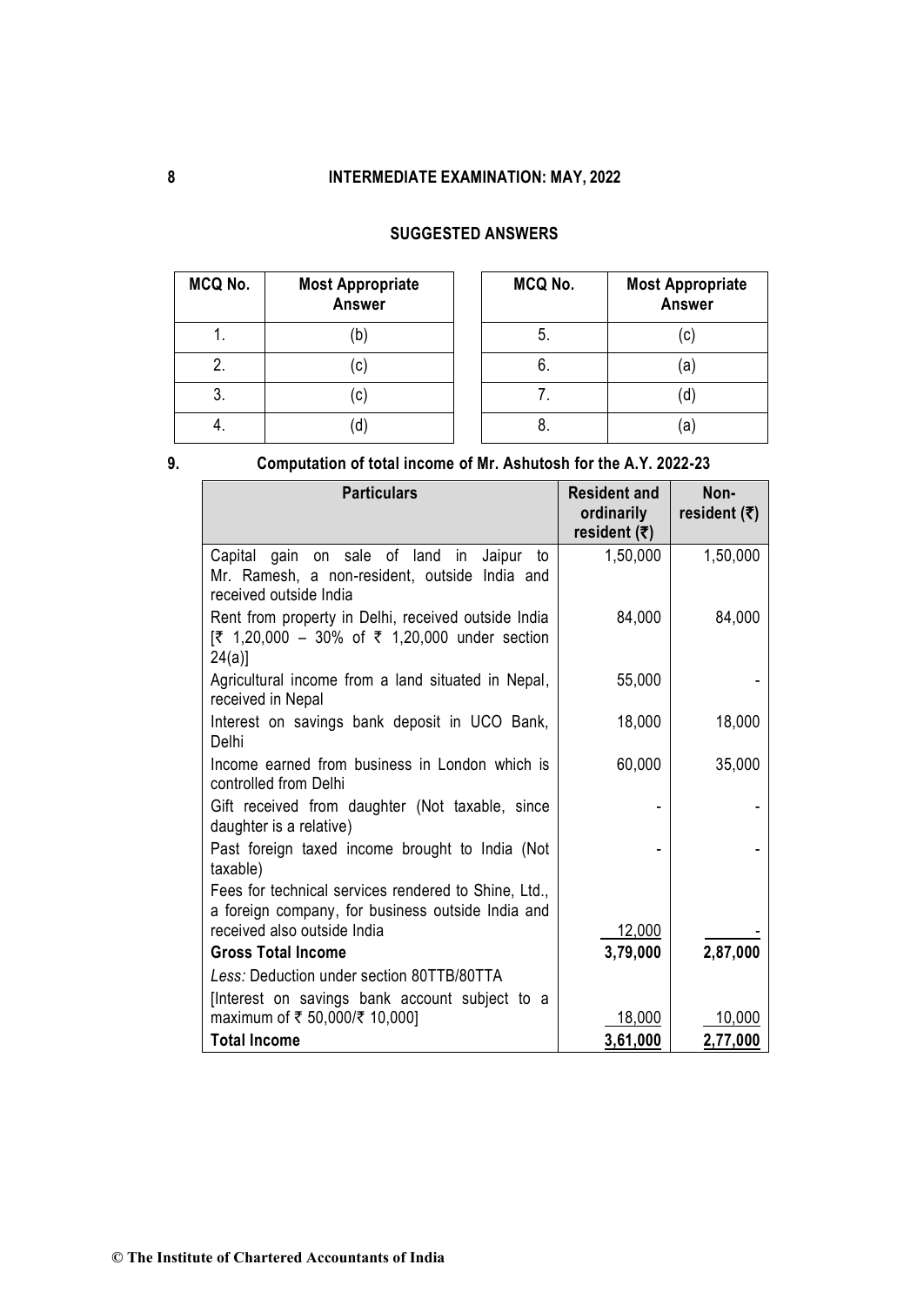#### **Notes –**

- 1. In case of a resident and ordinarily resident, global income is taxable as per section 5(1). However, as per section 5(2), in case of a non-resident, only the following incomes are chargeable to tax:
	- (i) Income received or deemed to be received in India; and
	- (ii) Income accruing or arising or deemed to accrue or arise in India.

Therefore, agricultural income from a land situated in Nepal, income earned from business in London which is controlled from Delhi, received outside India and fees for technical services from a non-resident for business outside India is not taxable in case of non-resident.

2. In case of a senior citizen, being a resident aged 60 years or more, interest upto ` 50,000 from saving account with, *inter alia*, a bank is allowable as deduction under section 80TTB while in case of a non-resident, interest upto  $\bar{\tau}$  10,000 from saving account with, *inter alia*, a bank is allowable as deduction under section 80TTA.

# **10. Computation of perquisite value taxable u/s 17(2)(vii) and 17(2)(viia) for A.Y. 2021-22**

- 1. Perquisite value taxable u/s  $17(2)$ (vii) =  $\overline{z}$  7,77,600, being employer's contribution to recognized provident fund during the P.Y. 2020-21 – ₹ 7,50,000 = ₹ 27,600
- 2. Perquisite value taxable u/s 17(2)(viia) = Annual accretion on perquisite taxable u/s  $17(2)$ (vii) = (PC/2)\*R + (PC1 + TP1)\*R

 $= (27,600/2) \times 0.0914 + 0$ 

 $= 71,261$ 

- PC Sheetal Textile Ltd.'s contribution in excess of  $\bar{\tau}$  7.5 lakh to recognized provident fund during P.Y. 2020-21 = ₹ 27,600
- PC1 Nil
- TP1 Nil
- R I/Favg = 5,56,500/60,90,850 = 0.0914
- I RPF balance as on 31.3.2021 employee's and employer's contribution during the year – RPF balance as on 1.4.2020 = ₹ 5,56,500 (₹ 71,46,700  $-$  ₹ 7,77,600  $-$  ₹ 7,77,600  $-$  ₹ 50,35,000)
- Favg Balance to the credit of recognized provident fund as on  $1<sup>st</sup>$  April, 2020 + Balance to the credit of recognized provident fund as on 31st March,  $2021$ )/2 = (₹ 50,35,000 + ₹ 71,46,700)/2 = ₹ 60,90,850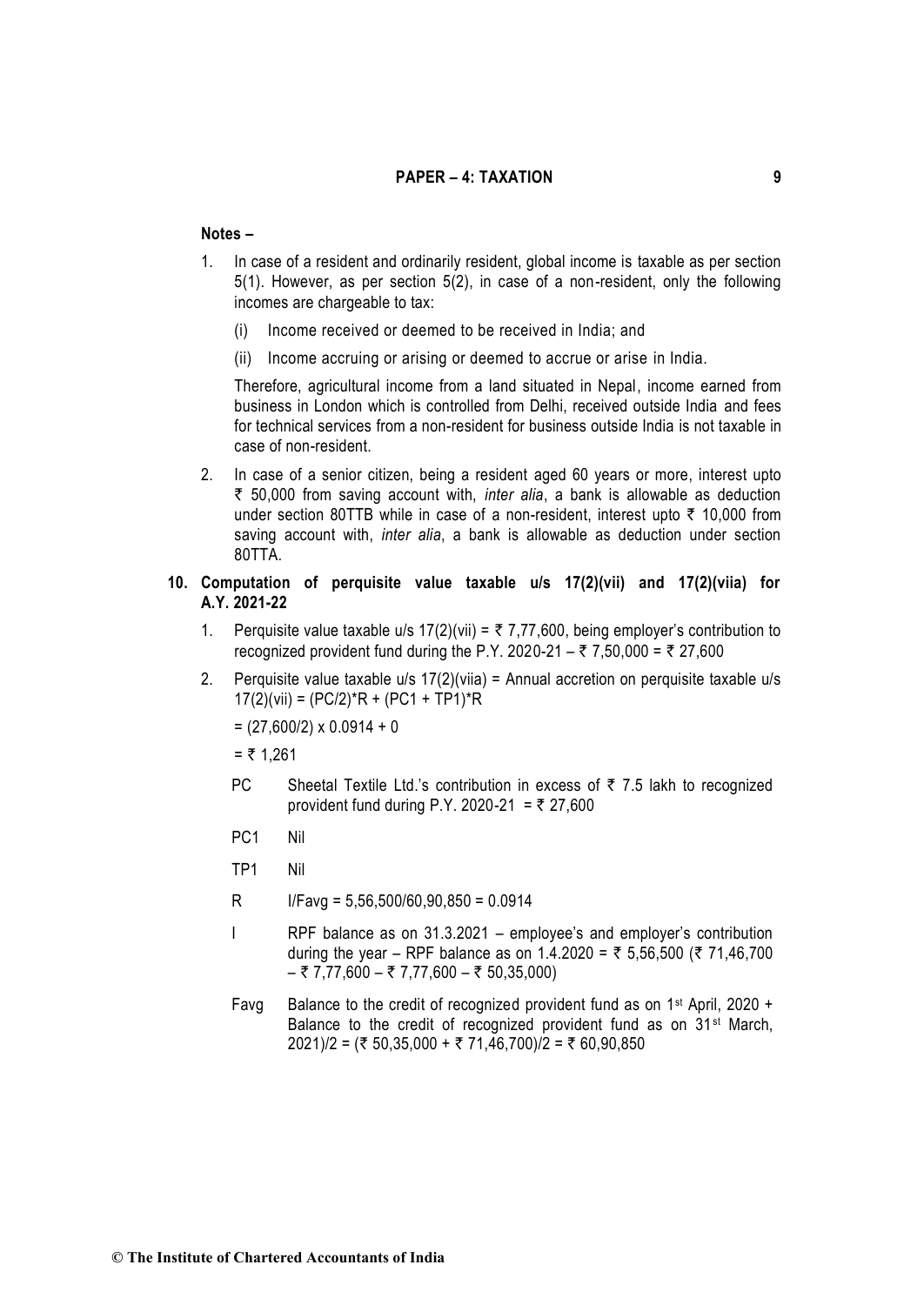**Computation of perquisite value taxable u/s 17(2)(vii) and 17(2)(viia) for A.Y. 2022-23** 

- 1. Perquisite value taxable u/s  $17(2)$ (vii) =  $\overline{z}$  7,77,600, being employer's contribution to recognized provident fund during the P.Y. 2021-22 – ₹ 7,50,000 = ₹ 27,600
- 2. Perquisite value taxable  $u/s$  17(2)(viia) = Annual accretion on perquisite taxable  $u/s$  $17(2)(vii) = (PC/2)*R + (PC1 + TP1)*R$ 
	- $= (27.600/2) \times 0.0910 + (27.600 + 1.261) \times 0.0910$
	- $=$  ₹ 1,256 + ₹ 2,626
	- $= 73.882$
	- PC Sheetal Textile Ltd.'s contribution in excess of  $\bar{\tau}$  7.5 lakh to recognized provident fund during P.Y. 2021-22 = ₹ 27,600
	- PC1 Amount of employer's contribution in excess of  $\bar{\tau}$  7,50,000 to RPF in P.Y. 2020-21 = ₹ 27,600
	- TP1 Taxable perquisite under section 17(2)(viia) for the P.Y. 2020-21 =  $\overline{z}$  1,261
	- R I/Favg = 7,55,800/83,02,200 = 0.0910
	- I RPF balance as on 31.3.2022 employee's and employer's contribution during the year – RPF balance as on 1.4.2021 = ₹ 7,55,800 (₹ 94,57,700 – ₹ 7,77,600 – ₹ 7,77,600 – ₹ 71,46,700)
	- Favg Balance to the credit of recognized provident fund as on 1<sup>st</sup> April, 2021 + Balance to the credit of recognized provident fund as on 31st March,  $2022$ )/2 = (₹ 71,46,700 + ₹ 94,57,700)/2 = ₹ 83,02,200

*Note – Since the employee's contribution to RPF exceeds* ` *2,50,000 in the P.Y.2021-22, interest on* ` *5,27,600 (i.e.,* ` *7,77,600 –* ` *2,50,000) will also be chargeable to tax.* 

**11.** As per section 50B, any profits and gains arising from the slump sale effected in the previous year shall be chargeable to income-tax as capital gains arising from the transfer of capital assets and shall be deemed to be the income of the previous year in which the transfer took place.

If the assessee owned and held the undertaking transferred under slump sale for more than 36 months before slump sale, the capital gain shall be deemed to be long-term capital gain. Indexation benefit is not available in case of slump sale as per section 50B(2).

## **Computation of capital gain on slump sale of Unit 2**

| <b>Particulars</b>                                                                                                                                                                                                                                                                                                    |  |
|-----------------------------------------------------------------------------------------------------------------------------------------------------------------------------------------------------------------------------------------------------------------------------------------------------------------------|--|
| Full value of consideration for slump sale of Unit 2 [Fair market value of   18,10,000<br>capital asset transferred by way of slump sale (i.e., ₹ 18,10,000) or fair<br>market value of the consideration received (value of the monetary<br>consideration received i.e., $\bar{\tau}$ 18,00,000) whichever is higher |  |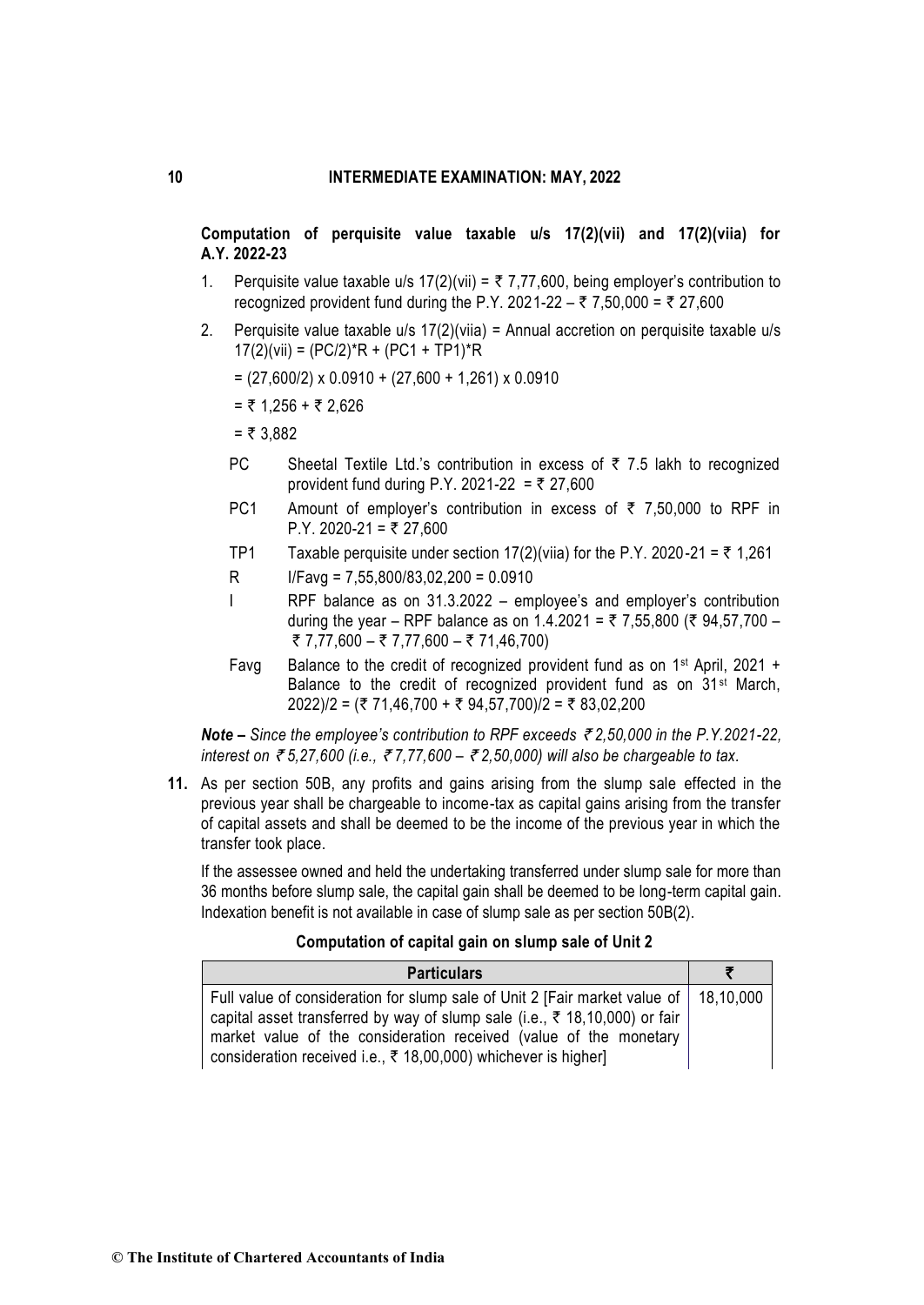| Less: Expenses on sale [professional fees & brokerage]                            | 78,000    |
|-----------------------------------------------------------------------------------|-----------|
| Net full value of consideration                                                   | 17,32,000 |
| Less: Cost of acquisition, being the net worth of Unit 2 (Note 1)                 | 13,35,781 |
| Long term capital gains arising on slump sale                                     |           |
| (The capital gains is long-term as the Unit 2 is held for more than 36<br>months) |           |

# **Notes**

# **1. Computation of net worth of Unit 2**

| <b>Particulars</b>                                                     | ₹         |
|------------------------------------------------------------------------|-----------|
| Book value of non-depreciable assets<br>(1)                            |           |
| Land (Revaluation not to be considered)<br>(i)                         | 5,00,000  |
| Debtors<br>(ii)                                                        | 3,50,000  |
| (2)<br>Written down value of depreciable assets under section<br>43(6) |           |
| (i)<br>Furniture (See Note 2)                                          | 4,75,000  |
| (ii)<br>Patents (See Note 3)                                           | 4,75,781  |
| Aggregate value of total assets                                        | 18,00,781 |
| Less: Current liabilities of Unit 2                                    |           |
| 2,55,000<br>Bank Loan [₹ 8,50,000 x 30%]                               |           |
| 90,000<br>Trade Creditors [₹ 4,50,000 x 20%]                           |           |
| 1,20,000<br>Unsecured Loan [₹ 4,00,000 x 30%]                          | 4,65,000  |
| Net worth of unit 2                                                    | 13,35,781 |

# **2. Written down value of furniture as on 1.4.2021**

| Value of patents                                          |          |
|-----------------------------------------------------------|----------|
| Cost as on 1.12.2020                                      | 5,00,000 |
| Less: Depreciation @ 10% x 50% for Financial Year 2020-21 | 25,000   |
| <b>WDV as on 1.4.2021</b>                                 | 4,75,000 |

# **3. Written down value of patents as on 1.4.2021**

| Value of patents                                          |          |
|-----------------------------------------------------------|----------|
| Cost as on 1.12.2019                                      | 7,25,000 |
| Less: Depreciation @ 25% x 50% for Financial Year 2019-20 | 90,625   |
| WDV as on 1.4.2020                                        | 6,34,375 |
| Less: Depreciation@25% for Financial Year 2020-21         | 1,58,594 |
| <b>WDV as on 1.4.2021</b>                                 | 4,75,781 |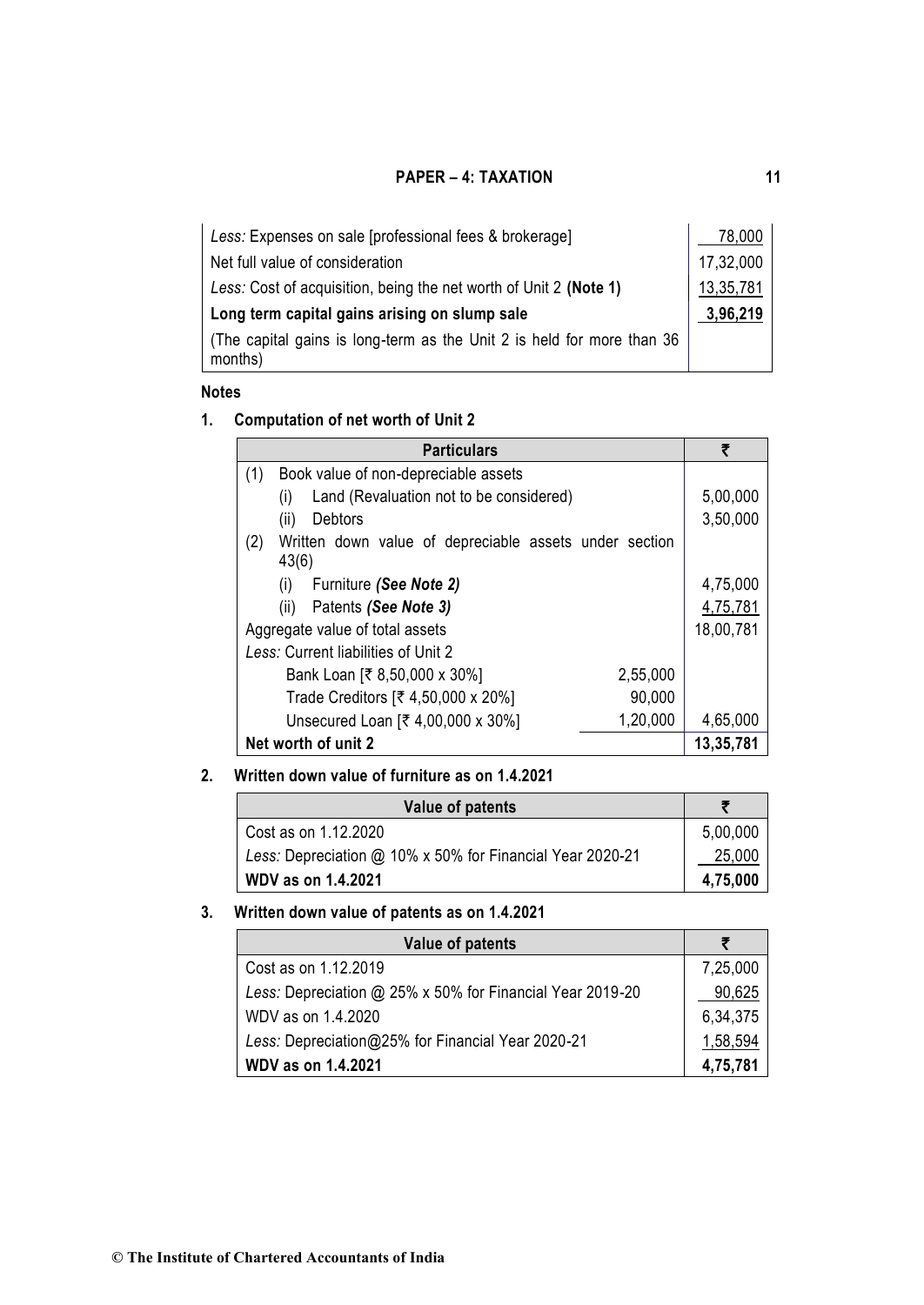| <b>Particulars</b>                                                                                                                                                                                                                                                                                      | Mr. Samrat               |           | Mrs. Komal           |          |
|---------------------------------------------------------------------------------------------------------------------------------------------------------------------------------------------------------------------------------------------------------------------------------------------------------|--------------------------|-----------|----------------------|----------|
|                                                                                                                                                                                                                                                                                                         | ₹                        | ₹         | ₹                    | ₹        |
| Salary of Samrat                                                                                                                                                                                                                                                                                        | 8,50,000                 |           |                      |          |
| Less: Standard deduction under<br>section 16(ia)                                                                                                                                                                                                                                                        | 50,000                   | 8,00,000  |                      |          |
| Salary of Komal                                                                                                                                                                                                                                                                                         | 5,50,000                 |           |                      |          |
| Less: Standard deduction under<br>section 16(ia)                                                                                                                                                                                                                                                        | 50,000                   | 5,00,000  |                      |          |
| [Salary earned by Mrs. Komal has to<br>be included in the total income of<br>Mr. Samrat, since he has substantial<br>interest in the concern (i.e., having<br>24% voting power in ABC (P) Ltd.,<br>along with his wife) and Mrs. Komal<br>does not have any professional<br>qualification for the job.] |                          |           |                      |          |
| <b>Business Income</b>                                                                                                                                                                                                                                                                                  |                          | 15,60,000 |                      |          |
| Dividend income from ABC (P) Ltd.<br>[Taxable in the hands of Mr. Samrat]<br>per<br>section<br>60, since<br>as<br>he<br>transferred the income i.e., dividend<br>without transferring the asset i.e.,<br>shares]                                                                                        | [22,500/90<br>x 100 x 2] | 50,000    | [45,000/90<br>x 100] | 50,000   |
| Interest on Fixed Deposit earned by<br>Mrs. Komal                                                                                                                                                                                                                                                       |                          |           |                      | 9,00,000 |
| (before<br>including<br>Total<br>Income<br>minor's income)                                                                                                                                                                                                                                              |                          | 29,10,000 |                      | 9,50,000 |
| Income of minor child to be included<br>in Mr. Samrat's income, since his total<br>including<br>before<br>minor's<br>income<br>higher than<br>that<br>of<br>income<br>is<br>Mrs. Komal. [₹ 54,000 /90 x 100]                                                                                            | 60,000                   |           |                      |          |
| Less: Exemption of $\overline{\tau}$ 1,500 u/s 10(32)<br>in respect of the income of each child<br>so included.                                                                                                                                                                                         | 1,500                    | 58,500    |                      |          |
| <b>Gross Total Income</b>                                                                                                                                                                                                                                                                               |                          | 29,68,500 |                      | 9,50,000 |

# **12. Computation of Gross Total Income of Mr. Samrat and Mrs. Komal for A.Y. 2022-23**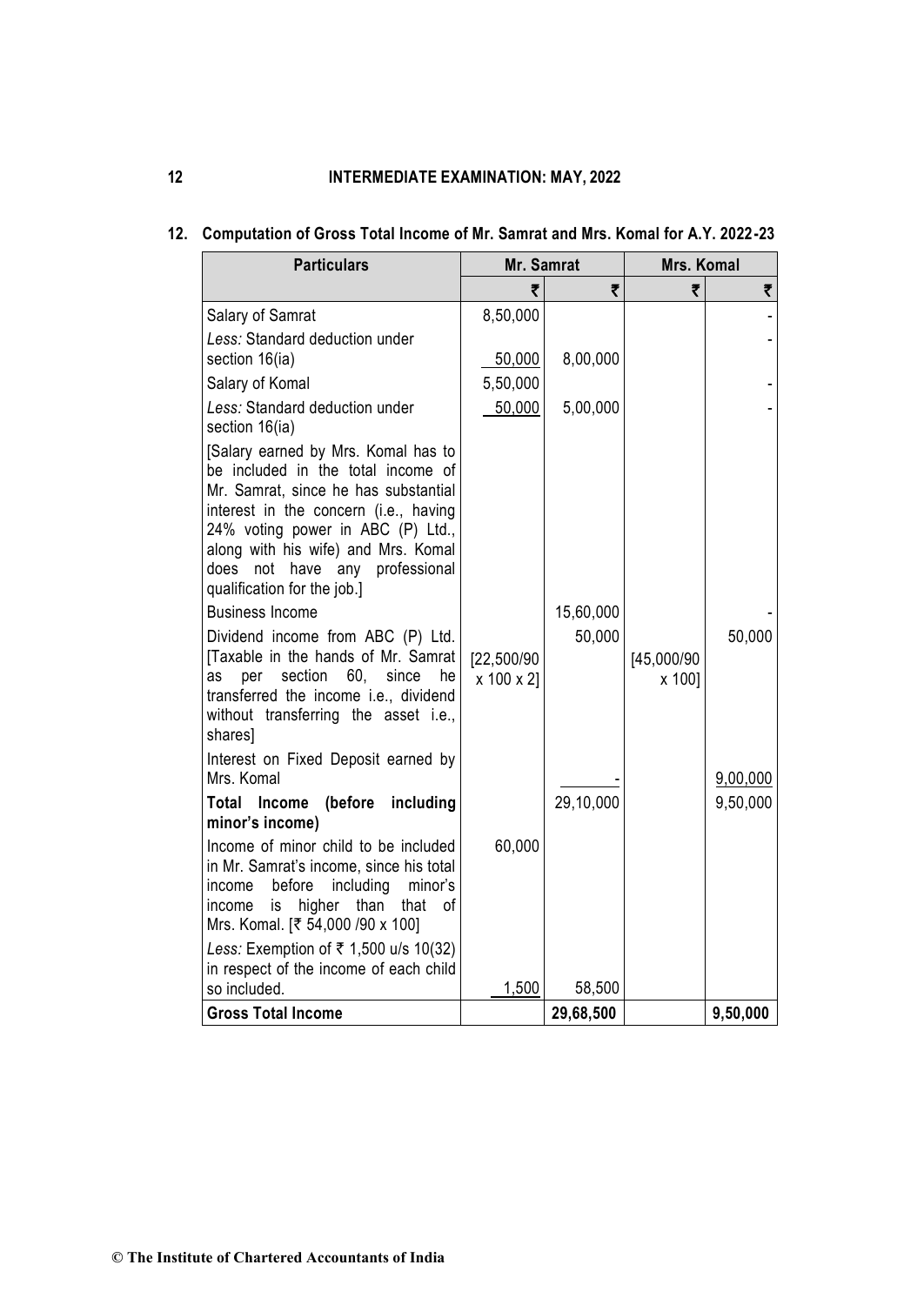| 13. | Computation of gross total income of Mr. Rajesh for A.Y. 2022-23                                                                                                                                                 |                            |                            |
|-----|------------------------------------------------------------------------------------------------------------------------------------------------------------------------------------------------------------------|----------------------------|----------------------------|
|     | <b>Particulars</b>                                                                                                                                                                                               | Amount $(\overline{\tau})$ | Amount $(\overline{\tau})$ |
|     | <b>Income from Salary</b>                                                                                                                                                                                        | 3,40,000                   |                            |
|     | Less: Loss under the head "Income from house<br>property" [Loss from house property is not allowed to<br>be set off with any other head of income since<br>Mr. Rajesh is opting for section 115BAC]              |                            | 3,40,000                   |
|     | Income from house property                                                                                                                                                                                       |                            |                            |
|     | Self-occupied property [Interest u/s 24(b) is not<br>allowed in case of self-occupied property since<br>Mr. Rajesh is opting for section 115BAC]                                                                 |                            |                            |
|     | Loss from let out property [Carried forward to<br>A.Y. 2023-24]                                                                                                                                                  | (75,000)                   |                            |
|     | Profit and gains from business or profession                                                                                                                                                                     |                            |                            |
|     | Profit and gains from manufacturing business                                                                                                                                                                     | 96,000                     |                            |
|     | Add: Additional depreciation not allowable in case of<br>section 115BAC                                                                                                                                          | 4,000                      |                            |
|     |                                                                                                                                                                                                                  | 1,00,000                   |                            |
|     | Less: Brought forward loss from manufacturing<br>business                                                                                                                                                        | 35,000                     |                            |
|     | Less: Unabsorbed normal depreciation                                                                                                                                                                             | 10,000                     | 55,000                     |
|     | <b>Capital Gains</b>                                                                                                                                                                                             |                            |                            |
|     | Long term capital gains on sale of house property                                                                                                                                                                | 1,40,000                   |                            |
|     | Less: long term capital loss on sale of shares on<br>which STT is paid can also be set-off as per section<br>74(1), since long-term capital gain arising on sale of<br>such shares is taxable under section 112A | (1, 15, 000)               | 25,000                     |
|     | <b>Income from Other Sources</b>                                                                                                                                                                                 |                            |                            |
|     | Winnings from lottery tickets                                                                                                                                                                                    |                            | 40,000                     |
|     | <b>Gross Total Income</b>                                                                                                                                                                                        |                            | 4,60,000                   |

# **Losses to be carried forward to A.Y. 2023-24**

| <b>Particulars</b>                                               | Amount $(\bar{\bar{\mathbf{x}}})$ |
|------------------------------------------------------------------|-----------------------------------|
| Loss from let out property in Delhi                              | 75,000                            |
| Loss from the activity of owning and maintaining the race horses | 50,000                            |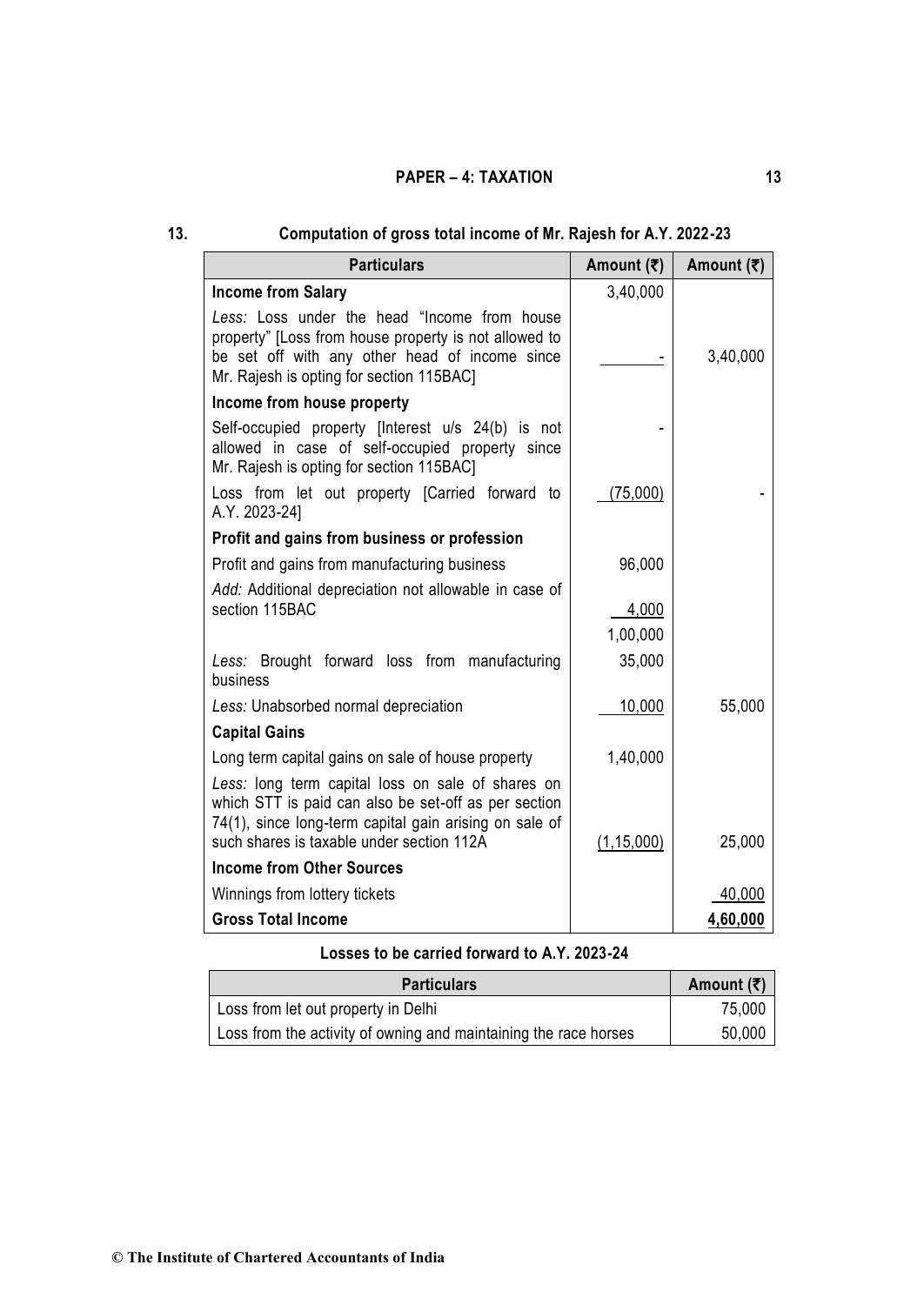# **Notes -**

- 1. As per section 74A(3), loss from the activity of owning and maintaining the race horses cannot be set-off against income from any source other than the activity of owning and maintaining race horse.
- 2. As per section 58, no expenditure is allowed from the lottery winnings.

# **14. Computation of total income of Mr. Rishabh for A.Y. 2022-23 under the regular provisions of the Act**

| <b>Particulars</b>                                                                                                                                                                                                                                                                                                                                                                                                                     | ₹        | ₹                     | ₹ |
|----------------------------------------------------------------------------------------------------------------------------------------------------------------------------------------------------------------------------------------------------------------------------------------------------------------------------------------------------------------------------------------------------------------------------------------|----------|-----------------------|---|
| Income from business or profession                                                                                                                                                                                                                                                                                                                                                                                                     |          |                       |   |
| Net profit as per profit and loss account                                                                                                                                                                                                                                                                                                                                                                                              |          | 82,45,000             |   |
| Items of expenditure<br>Add:<br>not<br>allowable while computing business<br>income                                                                                                                                                                                                                                                                                                                                                    |          |                       |   |
| (i)<br>for<br>Interest<br>loan<br>taken<br>on<br>purchase of plant & machinery<br>[Interest from the date on which<br>capital was borrowed till the date<br>on which asset was first put to<br>use, not allowable as deduction<br>under<br>section<br>$36(1)(iii)$ .<br>Accordingly, interest of ₹ 1,53,125<br>[₹ 50,00,000 x 10.5% x 3.5/12]<br>has to be added back, since the<br>same is debited to the profit and<br>loss account] | 1,53,125 |                       |   |
| Purchase of goods at a price<br>(ii)<br>higher than the fair market value<br>difference<br>between<br>[The<br>the<br>purchase price (₹ 40 lakhs) and<br>the fair market value ( $\overline{\xi}$ 35 lakhs)<br>has to be added back as per<br>section 40A(2) since the purchase<br>is from a related party, i.e., his<br>brother and at a price higher than<br>the fair market value]                                                   | 5,00,000 | 6,53,125<br>88,98,125 |   |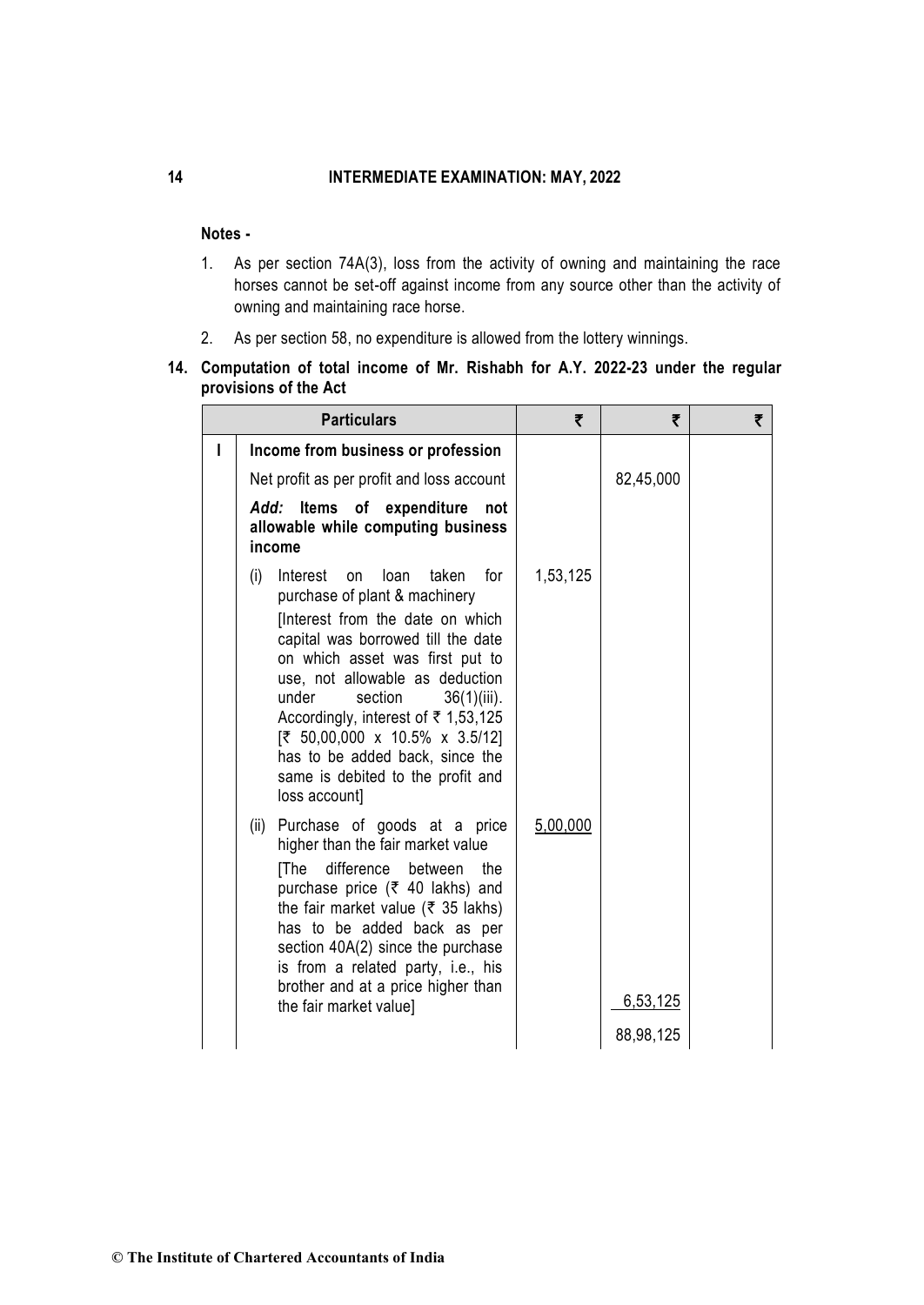|   | Less: Items of income to be treated<br>separately under the respective head<br>of income                                                                                                                                      |               |                          |           |  |
|---|-------------------------------------------------------------------------------------------------------------------------------------------------------------------------------------------------------------------------------|---------------|--------------------------|-----------|--|
|   | refund<br>(i)<br>Income-tax<br>including<br>interest on refund of ₹4,550                                                                                                                                                      | 15,550        |                          |           |  |
|   | (ii) Dividend from Indian companies                                                                                                                                                                                           | 15,00,000     |                          |           |  |
|   | (iii) Short term capital gains on transfer<br>of listed equity shares                                                                                                                                                         | 10,00,000     | 25, 15, 550<br>63,82,575 |           |  |
|   | Less: Depreciation on interest on<br>capitalised<br>plant<br>loan<br>to<br>and<br>machinery                                                                                                                                   |               |                          |           |  |
|   | ₹ 1,53,125, being the amount of interest<br>on loan taken for purchase of plant and<br>machinery from the date on which<br>capital was borrowed till the date on<br>which asset was first put to use, shall be<br>capitalized |               |                          |           |  |
|   | Normal depreciation @15% x 50% on<br>such interest                                                                                                                                                                            | 11,484        |                          |           |  |
|   | Additional depreciation @20% x 50% on<br>such interest                                                                                                                                                                        | <u>15,313</u> | 26,797                   |           |  |
|   | [Since plant & machinery was put to use<br>for less than 180 days in P.Y. 2021-22,<br>it is eligible for 50% of the rate of<br>depreciation]                                                                                  |               |                          |           |  |
|   |                                                                                                                                                                                                                               |               |                          | 63,55,778 |  |
| Ш | <b>Capital Gains</b>                                                                                                                                                                                                          |               |                          |           |  |
|   | Short term capital gains on transfer of<br>listed equity shares                                                                                                                                                               |               |                          | 10,00,000 |  |
| Ш | <b>Income from Other Sources</b>                                                                                                                                                                                              |               |                          |           |  |
|   | Interest on income-tax refund                                                                                                                                                                                                 |               | 4,550                    |           |  |
|   | Dividend from Indian companies                                                                                                                                                                                                |               | 15,00,000                | 15,04,550 |  |
|   | <b>Gross Total Income</b>                                                                                                                                                                                                     |               |                          | 88,60,328 |  |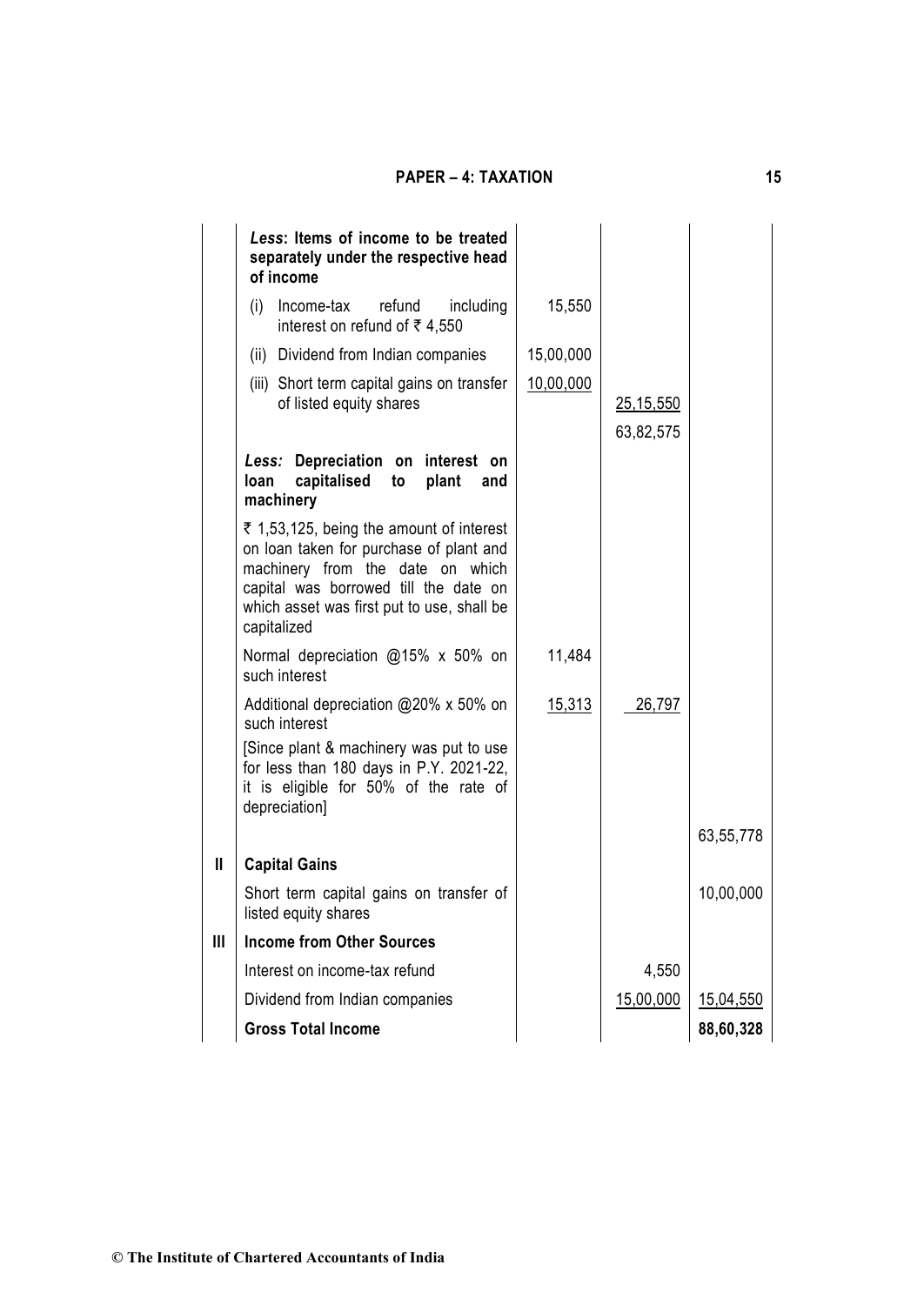| Less: Deductions under Chapter VI-A<br>- Deduction under section 80C<br>Life insurance premium for married<br>daughter [Allowable as deduction<br>though she is not dependent, since<br>child of an individual whether<br>dependent or not falls within the<br>meaning of term "Person".<br>Accordingly, whole of the amount of<br>₹ 40,000 is allowable as it does not<br>exceed 10% of the ₹ 5, 00,000, being<br>the sum assured]<br>- Deduction under section 80D<br>Health insurance premium for self,<br>spouse and children [Allowable as<br>deduction, since it is paid otherwise<br>than by way of cash. However, it is to<br>be restricted to $\bar{\tau}$ 25,000 | 40,000<br>25,000 | 65,000    |
|----------------------------------------------------------------------------------------------------------------------------------------------------------------------------------------------------------------------------------------------------------------------------------------------------------------------------------------------------------------------------------------------------------------------------------------------------------------------------------------------------------------------------------------------------------------------------------------------------------------------------------------------------------------------------|------------------|-----------|
| <b>Total Income</b>                                                                                                                                                                                                                                                                                                                                                                                                                                                                                                                                                                                                                                                        |                  | 87,95,328 |
| Total Income (Rounded off)                                                                                                                                                                                                                                                                                                                                                                                                                                                                                                                                                                                                                                                 |                  | 87,95,330 |

# **Computation of tax payable by Mr. Rishabh for A.Y. 2022-23 under the regular provisions of the Act**

| <b>Particulars</b>                                                                                       | 罗         |           |
|----------------------------------------------------------------------------------------------------------|-----------|-----------|
| Tax on total income of $\overline{5}$ 87,95,330                                                          |           |           |
| Tax on short term capital gains on transfer of listed equity<br>shares @15% u/s 111A [₹ 10,00,000 x 15%] |           | 1,50,000  |
| Tax on other Income of ₹77,95,330                                                                        |           |           |
| Upto ₹ 2,50,000                                                                                          | Nil       |           |
| ₹ 2,50,001 – ₹ 5,00,000 [@5% of ₹ 2.50 lakh]                                                             | 12,500    |           |
| ₹ 5,00,001 – ₹ 10,00,000 [@20% of ₹ 5,00,000]                                                            | 1,00,000  |           |
| ₹ 10,00,001 - ₹ 77,95,330 [@30% of ₹ 67,95,330]                                                          | 20,38,599 | 21,51,099 |
|                                                                                                          |           | 23,01,099 |
| Add: Surcharge @10%, since total income exceeds                                                          |           |           |
| ₹ 50,00,000 but does not exceed ₹ 1 crore                                                                |           | 2,30,110  |
|                                                                                                          |           | 25,31,209 |
| Add: Health and education cess@4%                                                                        |           | 1,01,248  |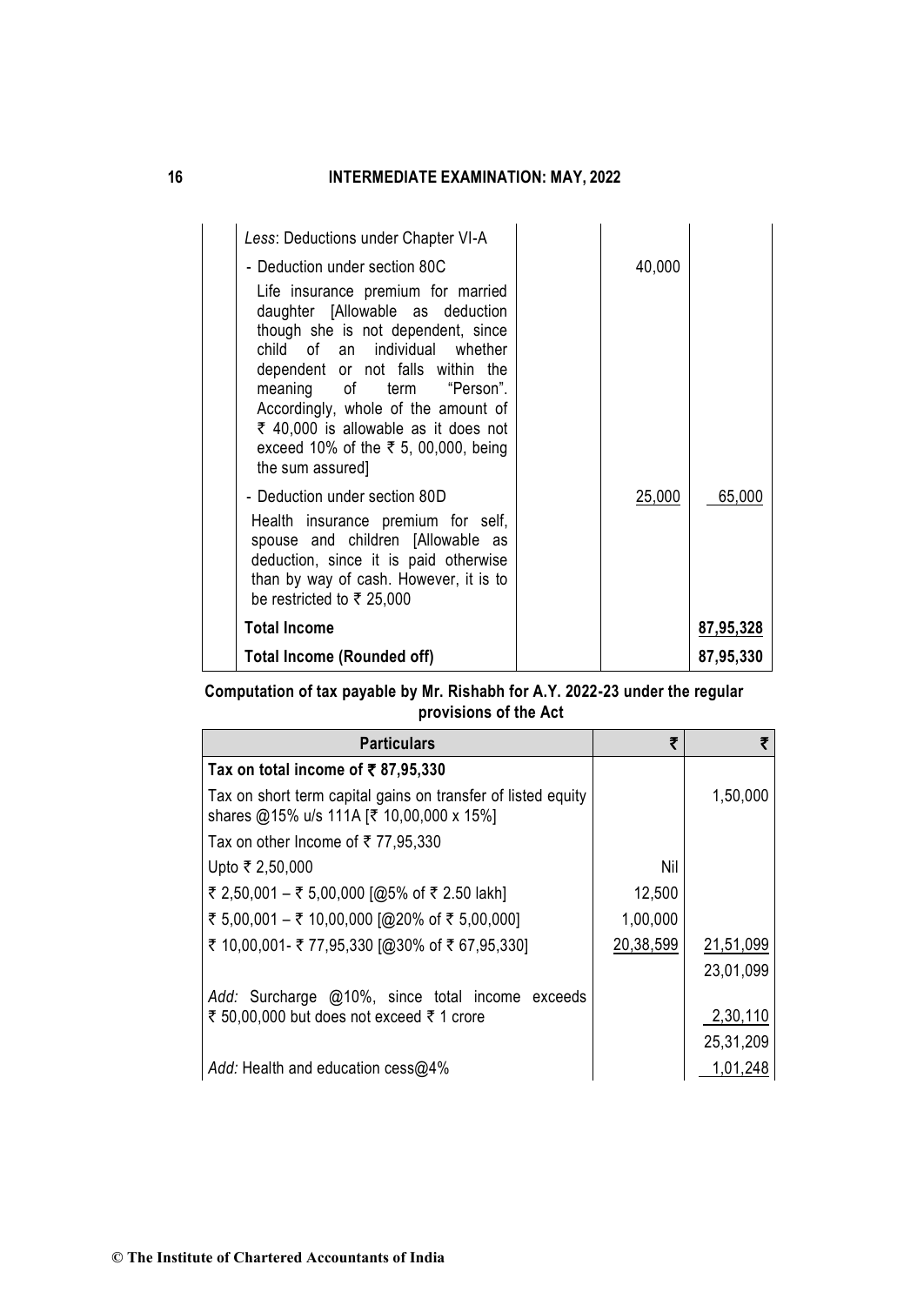| <b>Total tax liability</b>                                                                                     |           | 26,32,457 |
|----------------------------------------------------------------------------------------------------------------|-----------|-----------|
| Less: TDS u/s 194N @ 2% on $\bar{\tau}$ 50 lakhs, being the cash<br>withdrawals exceeding $\bar{\tau}$ 1 crore | 1,00,000  |           |
| Less: Advance tax paid                                                                                         | 17,50,000 | 18,50,000 |
| Tax payable                                                                                                    |           | 7,82,457  |
| Tax payable (rounded off)                                                                                      |           | 7,82,460  |

# **Computation of total income of Mr. Rishabh as per section 115BAC for A.Y. 2022-23**

| <b>Particulars</b>                                                                     | ₹        |           |
|----------------------------------------------------------------------------------------|----------|-----------|
| Gross Total Income as per regular provisions of the<br>Income-tax Act                  |          | 88,60,328 |
| Add: Additional depreciation on plant and machinery                                    |          |           |
| On interest which is capitalised                                                       | 15,313   |           |
| On cost of plant and machinery $\lbrack \bar{\xi} \rbrack$ 65 lakhs x 20% x 50%]       | 6,50,000 | 6,65,313  |
| Gross Total Income/ Total Income as per section 115BAC                                 |          | 95,25,641 |
| [No deduction under section 10AA or under Chapter VI-A<br>allowable except u/s 80JJAA] |          |           |
| Total Income as per section 115BAC (rounded off)                                       |          | 95,25,640 |

# **Computation of tax liability as per section 115BAC**

| <b>Particulars</b>                              | ₹         | ₹         |
|-------------------------------------------------|-----------|-----------|
| Tax on total income of ₹ 95,25,640              |           |           |
| Tax on STCG of ₹ 10,00,000@15% u/s 111A         |           | 1,50,000  |
| Tax on remaining total income of ₹85,25,640     |           |           |
| Upto ₹ 2,50,000                                 | Nil       |           |
| ₹ 2,50,001 – ₹ 5,00,000 [@5% of ₹ 2.50 lakhs]   | 12,500    |           |
| ₹ 5,00,001 – ₹ 7,50,000 [@10% of ₹ 2.50 lakhs]  | 25,000    |           |
| ₹ 7,50,001 - ₹ 10,00,000 [@15% of ₹ 2.5 lakhs]  | 37,500    |           |
| ₹ 10,00,001 - ₹ 12,50,000 [@20% of ₹ 2.5 lakhs] | 50,000    |           |
| ₹ 12,50,001 - ₹ 15,00,000 [@25% of ₹ 2.5 lakhs] | 62,500    |           |
| ₹ 15,00,001 - ₹ 85,25,640 [@30% of ₹ 70,25,640] | 21,07,692 | 22,95,192 |
|                                                 |           | 24,45,192 |
| Add: Surcharge @10%, since total income exceeds |           |           |
| ₹ 50,00,000 but does not exceed ₹ 1 crore       |           | 2,44,519  |
|                                                 |           | 26,89,711 |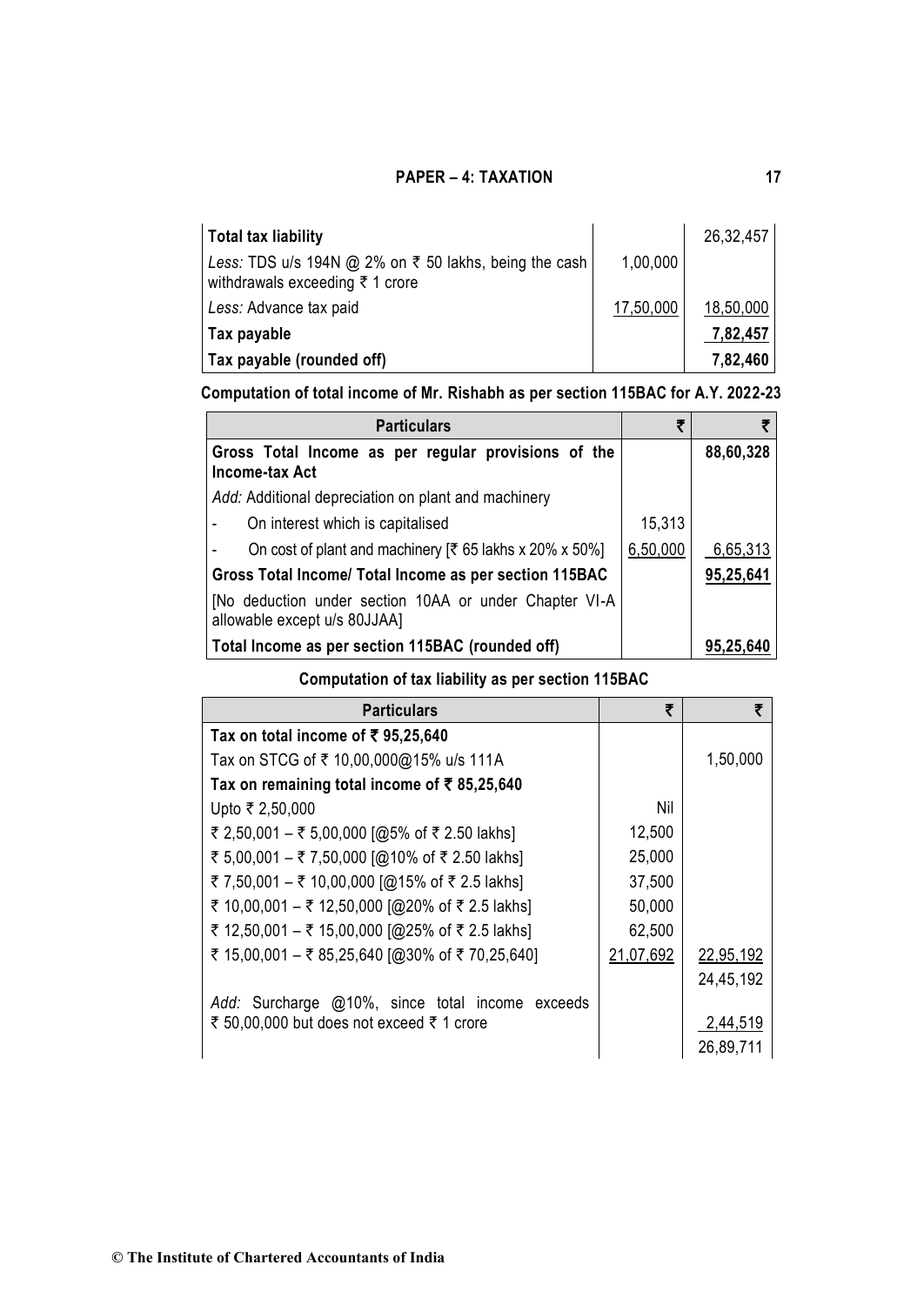| Add: Health and education $\cos \omega$ 4%                                                          |           | 1,07,588  |
|-----------------------------------------------------------------------------------------------------|-----------|-----------|
| <b>Total tax liability</b>                                                                          |           | 27,97,299 |
| Less: TDS u/s 194N @ 2% on $\bar{\tau}$ 50 lakhs, being the cash<br>withdrawals exceeding ₹ 1 crore | 1,00,000  |           |
| Less: Advance tax paid                                                                              | 17,50,000 | 18,50,000 |
| Tax payable                                                                                         |           | 9,47,299  |
| Tax payable (rounded off)                                                                           |           | 9,47,300  |

Since tax liability as per section 115BAC is higher than the tax computed as per normal provisions of the Income-tax Act, 1961, it is beneficial for Mr. Rishabh not to exercise option under section 115BAC. In such case, the tax payable by him would be  $\overline{z}$  7,82,460 as per the regular provisions of the Act.

**15.** An individual whose total income without giving effect to, *inter alia*, section 54EC exceeds the maximum amount not chargeable to tax i.e.,  $\bar{\tau}$  2,50,000, is required to file a return of income on or before the due date under section 139(1) i.e., 31<sup>st</sup> July, 2022.

Every person, being a resident other than not ordinarily resident in India, would be required to file a return of income or loss for the previous year, even if his total income does not exceed the basic exemption limit, if such person, at any time during the previous year, *inter alia*, holds any asset located outside India or has a signing authority in any account located outside India.

In this case, Mrs. Shivani is a resident and ordinarily resident in India for A.Y. 2022-23 since she has been staying in India since the year 2015. Total income of Mrs. Shivani without giving effect to, *inter alia*, section 54EC is  $\bar{\tau}$  2 lakhs, which is below the basic exemption limit. However, since she has a bank account in US, she has to furnish her return of income for A.Y. 2022-23 on or before 31.07.2022.

Yes, she can furnish a belated return under section 139(4), if she has not furnished her return on or before 31.7.2022, at any time before the –

- (i) three months prior to the end of the relevant assessment year i.e., 31.12.2022; or
- (ii) completion of the assessment

whichever is earlier.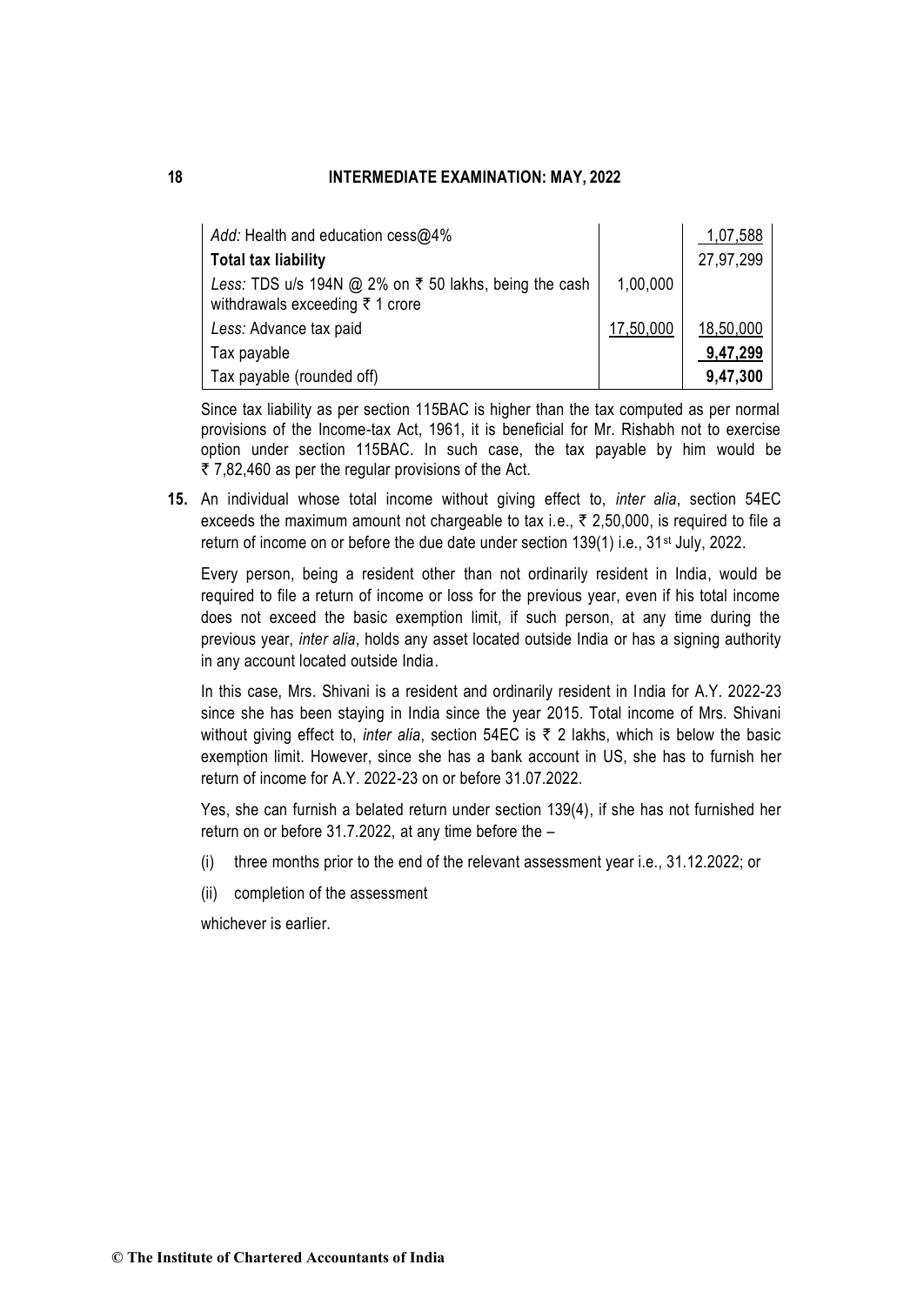#### **SECTION B: INDIRECT TAXES**

#### **QUESTIONS**

- **(1) All questions should be answered on the basis of the provisions of GST law as amended by the Finance Act, 2021, which have become effective till 31.10.2021, and significant notifications and circulars issued upto 31.10.2021.**
- **(2) The GST rates for goods and services mentioned in various questions are hypothetical and may not necessarily be the actual rates leviable on those goods and services. Further, GST compensation cess should be ignored in all the questions, wherever applicable.**
- I. Vidhula Impex Ltd. is engaged in supplying sports goods. The company did not opt for registration under GST. The proper officer under GST, based on enquiry, finds that the concern is liable for registration and he registers the firm on temporary basis on 15<sup>th</sup> June, 2020.

After being granted the registration certificate, the company availed the following services for the purpose of its business-

- i. Renting of motor vehicles from Blue Taxi Pvt. Ltd. where GST was charged @ 12%.
- ii. Appointed Mr. Rajesh as Technical Director for advisory role in business and the payment was made based on the contract entered. However, he was not employee of the company.

During the course of its business, the company issued an invoice to a customer and erroneously charged higher value by  $\bar{\tau}$  34,000. Such invoice was issued on 28th February, 2021.

Further, in the month of February 2021, the company also generated an e-way bill for inter-State transport of goods. However, immediately on generation of the e-way bill, the buyer cancelled the order before it is dispatched from the factory for delivery.

In the month of March 2021, since the company was incurring heavy losses, it applied for cancellation of GST registration on 15<sup>th</sup> March, 2021. The order for cancellation was made on 30<sup>th</sup> March, 2021 effecting cancelling the registration with effect from 15<sup>th</sup> March, 2021.

From the information provided above, choose the most appropriate answer for the following questions (1-5):

- 1. After the grant of temporary registration, Vidhula Impex Ltd. needs to apply for registration within \_\_\_\_\_\_\_\_\_\_\_\_ from the date of grant of temporary registration, if no extension of period is to be granted for such temporary registration.
	- (a) 30 days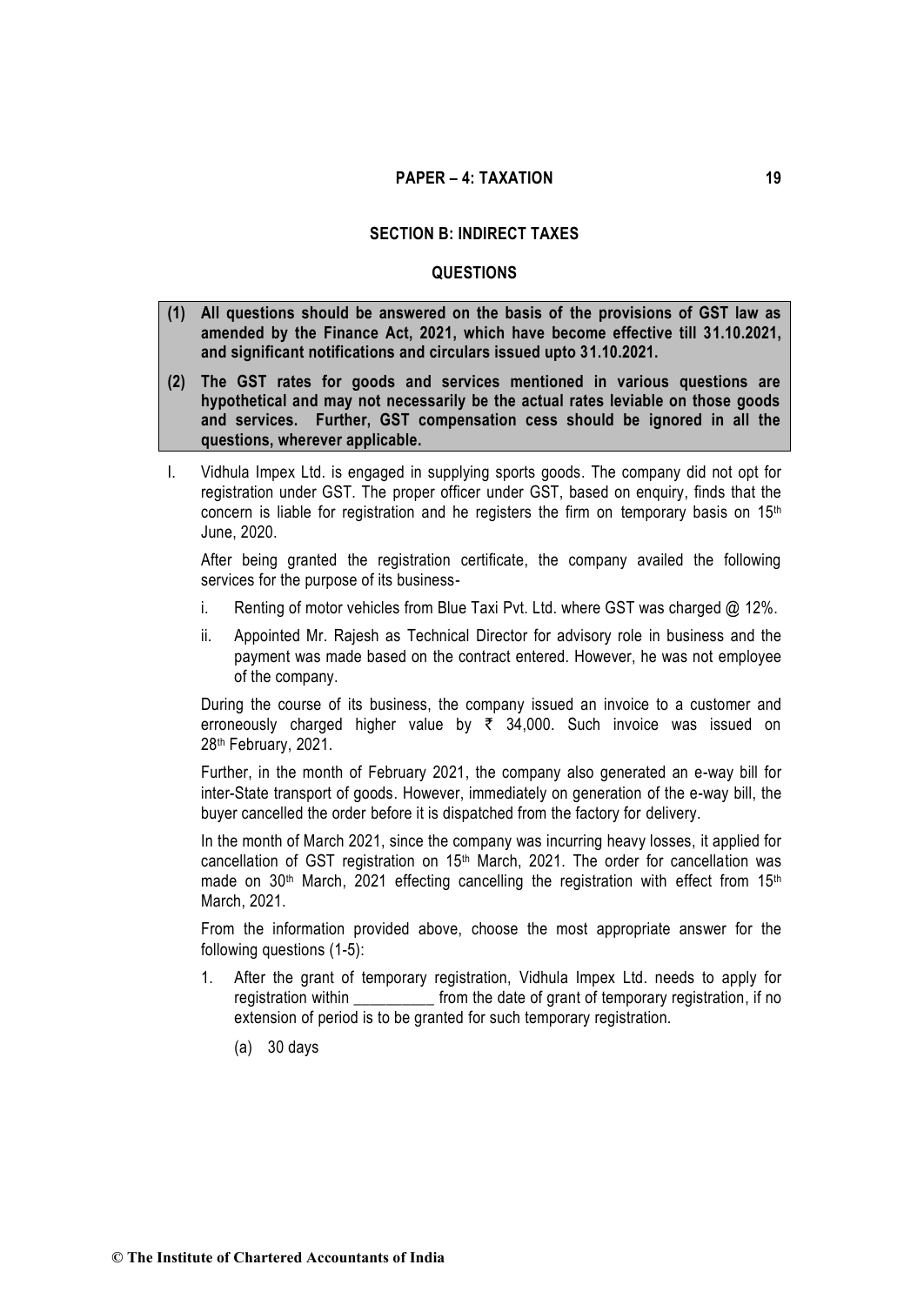- (b) 90 days
- (c) 7 days
- (d) 15 days
- 2. In case of which of the following services, the company is liable to pay tax under reverse charge?
	- (a) Renting of Motor Vehicles
	- (b) Directorship services
	- (c) Both (a) and (b)
	- (d) Neither (a) nor (b)
- 3. Which document is required to be issued by the company in respect of the invoice issued on 28<sup>th</sup> February, 2021?
	- (a) Debit note
	- (b) Credit note
	- (c) Bill of supply
	- (d) Revised Tax invoice
- 4. The Company needs to file its Final return by
	- (a) 30th April, 2021
	- (b) 30th August, 2021
	- (c) 15th June, 2021
	- (d) 30th June, 2021
- 5. Which of the following statements is correct in respect of e-way bill generated for goods in the month of February for which order was cancelled?
	- (a) Once generated, e-way bill cannot be cancelled.
	- (b) E-way bill can be cancelled within 24 hours of generation
	- (c) E-way bill can be cancelled within 48 hours of generation
	- (d) E-way bill can be cancelled within 72 hours of generation
- 6. Mr. Shambhu, a trader registered under GST in Delhi is engaged in wholesale business of toys for kids. Mr. Nandi registered under GST in Patiala, a regular return filer supplies toys in bulk to Mr. Shambhu for selling to end consumers.

Mr. Shambhu paying tax in regular scheme in Delhi, has not filed GSTR-3B for last 2 months. Mr. Nandi wants to generate e-way bill for toys amounting to  $\bar{\tau}$  5,00,000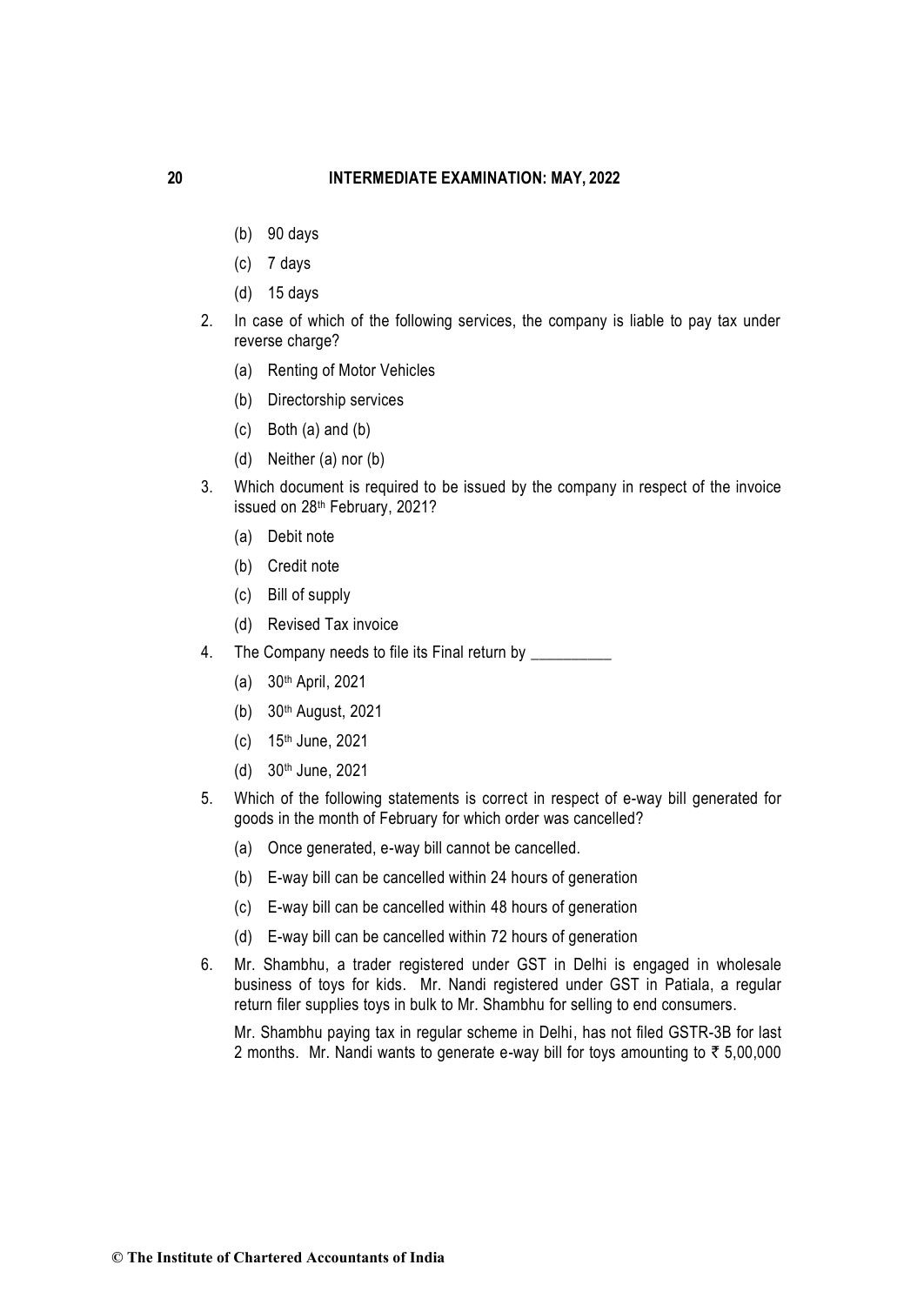to be supplied to Mr. Shambhu. Also Mr. Narayan from Jammu approached Mr. Shambhu for purchasing toys amounting to  $\bar{\tau}$  75,000 for the purpose of return gift on his son's first birthday party. Shambhu wants to generate an e-way bill in respect of an outward supply of goods to Mr. Narayan.

Examine with reference to the provisions under GST law, whether Mr. Nandi and Mr. Shambhu can generate e-way bill?

- 7. (a) Mr. Ayushman, a registered person having intra-State aggregate turnover of  $\bar{\tau}$  1.2 crores in the preceding financial year did not file GSTR-3B for the month of September, 2021 by 10<sup>th</sup> November, 2021. The amount of tax payable for the month of September, 2021 is  $\bar{\tau}$  8 lakh. All his supplies are intra-State supplies. Is there any late fee payable for the same? If yes, what is the amount of late fee payable?
	- (b) Will your answer be different in (a), if Mr. Ayushman has intra-State aggregate turnover of  $\bar{\tau}$  5 crores in the preceding financial year?
	- (c) Will your answer be different in (a), if total amount of tax payable in the GSTR-3B for the month of September is Nil?
- 8. Mr. X of Haryana intends to start business of supply of building material to various construction sites in Haryana. He has taken voluntary registration under GST in the month of April. However, he has not commenced the business till December due to lack of working capital. The proper officer *suo-motu* cancelled the registration of Mr. X. You are required to examine whether the action taken by proper officer is valid in law?

Mr. X has applied for revocation of cancellation of registration after 40 days from the date of service of the order of cancellation of registration. Department contends that application for revocation of cancellation of registration can only be made within 30 days from the date of service of the order of cancellation of registration. However, Mr. X contends that the period of submission of application may be extended on sufficient grounds being shown. You are required to comment upon the validity of contentions raised by Department and Mr. X.

9. Gita Services Limited, registered under GST, is engaged in providing various services to Government. The company provides the following information in respect of services provided during the month of April:

| $\overline{\mathsf{s}}$ .<br>No. | <b>Description of Services provided</b>                                                                                                    |
|----------------------------------|--------------------------------------------------------------------------------------------------------------------------------------------|
| (i)                              | Supply of manpower for cleanliness of roads not involving any supply of<br>goods.                                                          |
| (ii)                             | Service provided by Fair Price Shops owned by Gita Services Limited by<br>of sale of sugar under Public Distribution System against<br>wav |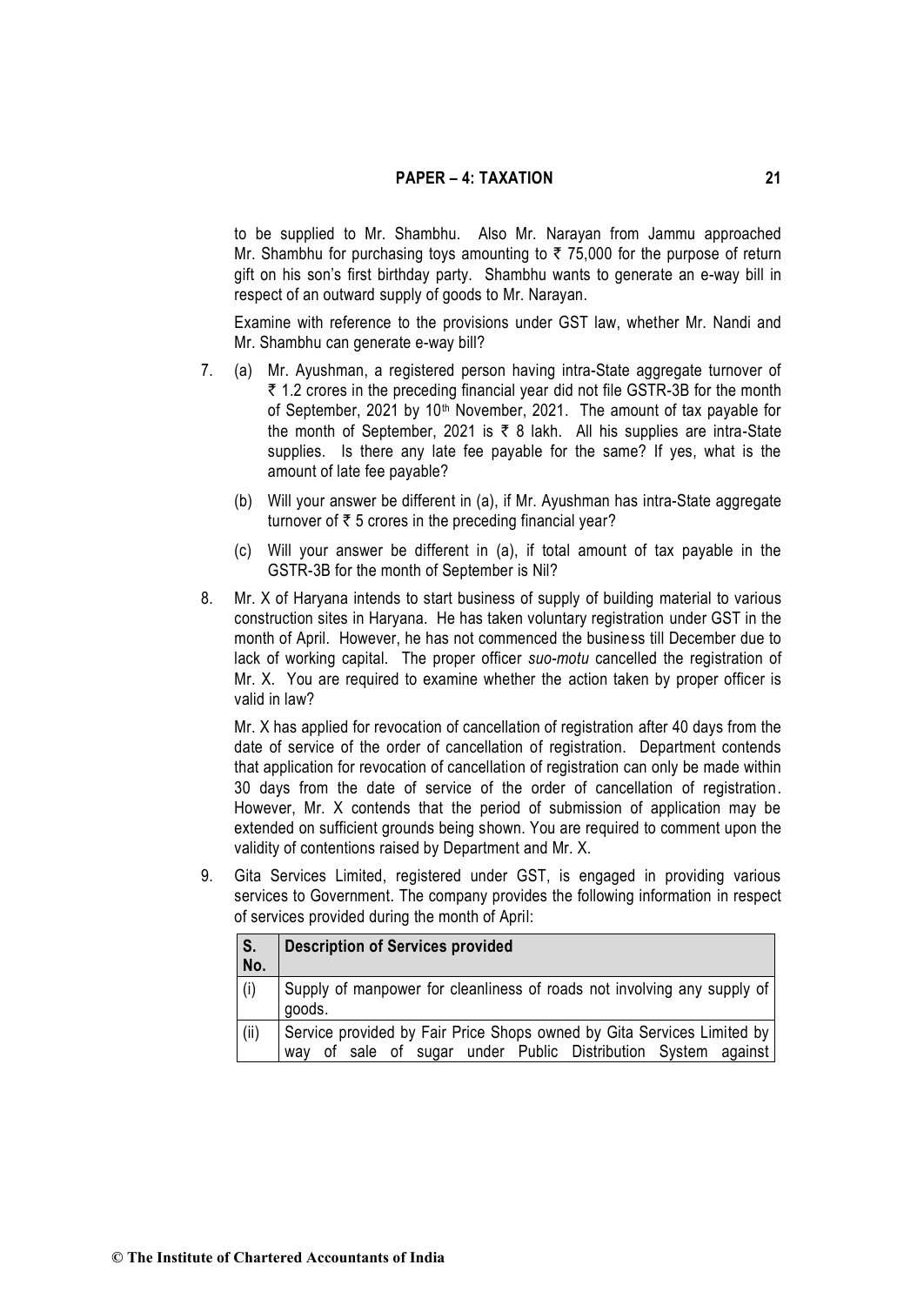|       | consideration in the form of commission.                                                                                                                                                                                                                |
|-------|---------------------------------------------------------------------------------------------------------------------------------------------------------------------------------------------------------------------------------------------------------|
| (iii) | Service of maintenance of street lights in a Municipal area involving<br>replacement of defunct lights and other spares alongwith maintenance.<br>Generally replacement of defunct lights and other spares constitutes 35%<br>of the supply of service. |
| (iv)  | Service of brochure distribution provided under a training programme for<br>which 70% of the total expenditure is borne by the Government.                                                                                                              |

Comment on the taxability or otherwise of the above transactions under GST law. Also state the correct legal provisions for the same.

10. Restrictions have been imposed on the use of amount available in the electronic credit ledger vide rule 86B of the CGST Rules, 2017. Is there any exceptions to rule 86B? If yes, state the exceptions.

#### **SUGGESTED ANSWERS**

- **1. (b)**
- **2. (b)**
- **3. (b)**
- **4. (d)**
- **5. (b)**
- **6.** Rule 138E of the CGST Rules, 2017 contains provisions pertaining to blocking of e-way bill generation facility, i.e. disabling the generation of e-way bill.

A user will not be able to generate e-way bill for a GSTIN if the said GSTIN is not eligible for e-way bill generation as per rule 138E.

Rule 138E as amended vide *Notification No. 15/2021 CT dated 18.05.2021* provides that blocking of GSTIN for e-way bill generation would only be for the defaulting supplier GSTIN and not for the defaulting Recipient or Transporter GSTIN.

In terms of rule 138E, a person paying tax under regular scheme who has not furnished the returns for a consecutive period of 2 tax periods is considered as a defaulting person.

Suspended GSTIN cannot generate e-way bill as supplier. However, the suspended GSTIN can get the e-way bill generated as recipient or as transporter.

In other words, e-way bill generation facility is blocked only in respect of any outward movement of goods of the registered person who is not eligible for e-way bill generation as per rule 138E. E-way bills can be generated in respect of inward supplies of said registered person.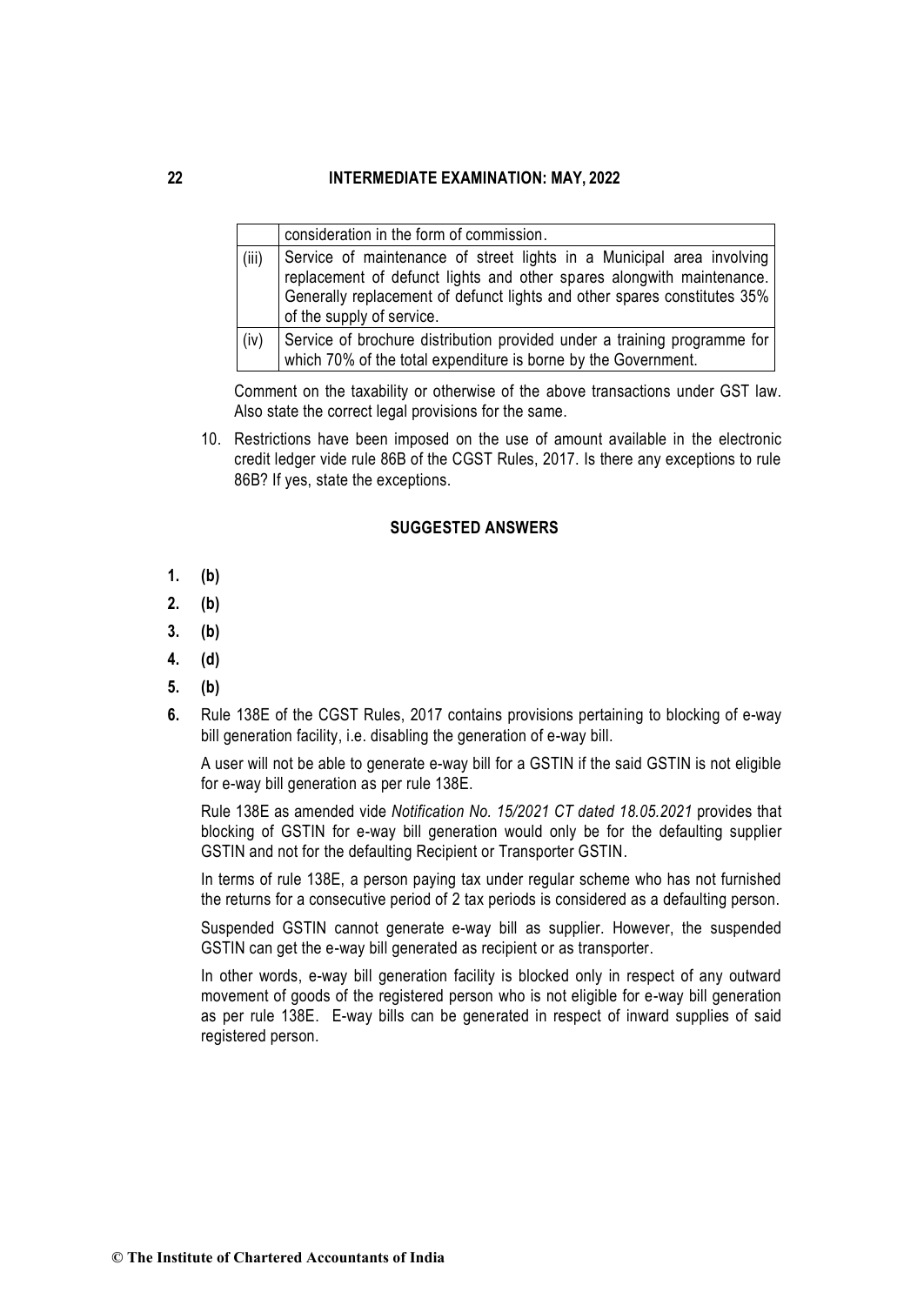Thus, applying the above provisions, there will be no restriction in generating e-way Bill by Mr. Nandi as Mr. Nandi who is making outward movement of goods is a regular return filer.

E-way bill generation is blocked in case of movement of goods made by Mr. Shambhu to Mr. Narayan as it's an outward movement of goods of Mr. Shambhu who has not filed GSTR-3B for past 2 months.

**7.** (i) As per section 47 of the CGST Act, 2017 read with *Notification No 19/2021 CT*  dated 01.06.2021, the registered persons whose aggregate turnover is  $\leq \bar{\tau}$  1.5 crores in the preceding FY, and who fails to furnish the returns required under section 39 by the due date shall pay a late fee of  $\bar{\tau}$  2,000 ( $\bar{\tau}$  1,000 each under CGST & SGST or  $\overline{\tau}$  2,000 under IGST).

> Thus, late fee is payable in the given case and the amount of late fee payable is ₹ 2,000 (₹ 1,000 each under CGST & SGST).

(ii) As per section 47 of the CGST Act, 2017 read with *Notification No 19/2021 CT dated 01.06.2021,* the registered persons whose aggregate turnover is more than ₹ 1.5 crores but less than equal to ₹ 5 crores in the preceding FY, and who fails to furnish the returns required under section 39 by the due date shall pay a late fee of ₹ 5,000 (₹ 2,500 each under CGST & SGST or ₹ 5,000 under IGST).

Thus, late fee is payable in the given case and the amount of late fee payable is ₹ 5,000 (₹ 2,500 each under CGST & SGST).

(iii) As per section 47 of the CGST Act, 2017 read with *Notification No 19/2021 CT dated 01.06.2021,* any registered person whose total amount of tax payable in the GSTR-3B is Nil and who fails to furnish the returns required under section 39 by the due date shall pay a late fee of  $\bar{\tau}$  500 ( $\bar{\tau}$  250 each under CGST & SGST or  $\bar{\tau}$  500 under IGST).

Thus, late fee is leviable even if total amount of tax payable in the GSTR-3B for the month of September is Nil. The amount of late fee would be  $\bar{\tau}$  500 ( $\bar{\tau}$  250 each under CGST & SGST).

- **8.** As per section 29 of the CGST Act, 2017, the proper officer may cancel the registration of a person from such date, including any retrospective date, as he may deem fit, where,-
	- (a) a registered person has contravened such provisions of the Act or the rules made thereunder as may be prescribed; or
	- (b) a person paying tax under composition scheme has not furnished returns for three consecutive tax periods; or
	- (c) any registered person, other than a person specified in clause (b), has not furnished returns for a continuous period of six months; or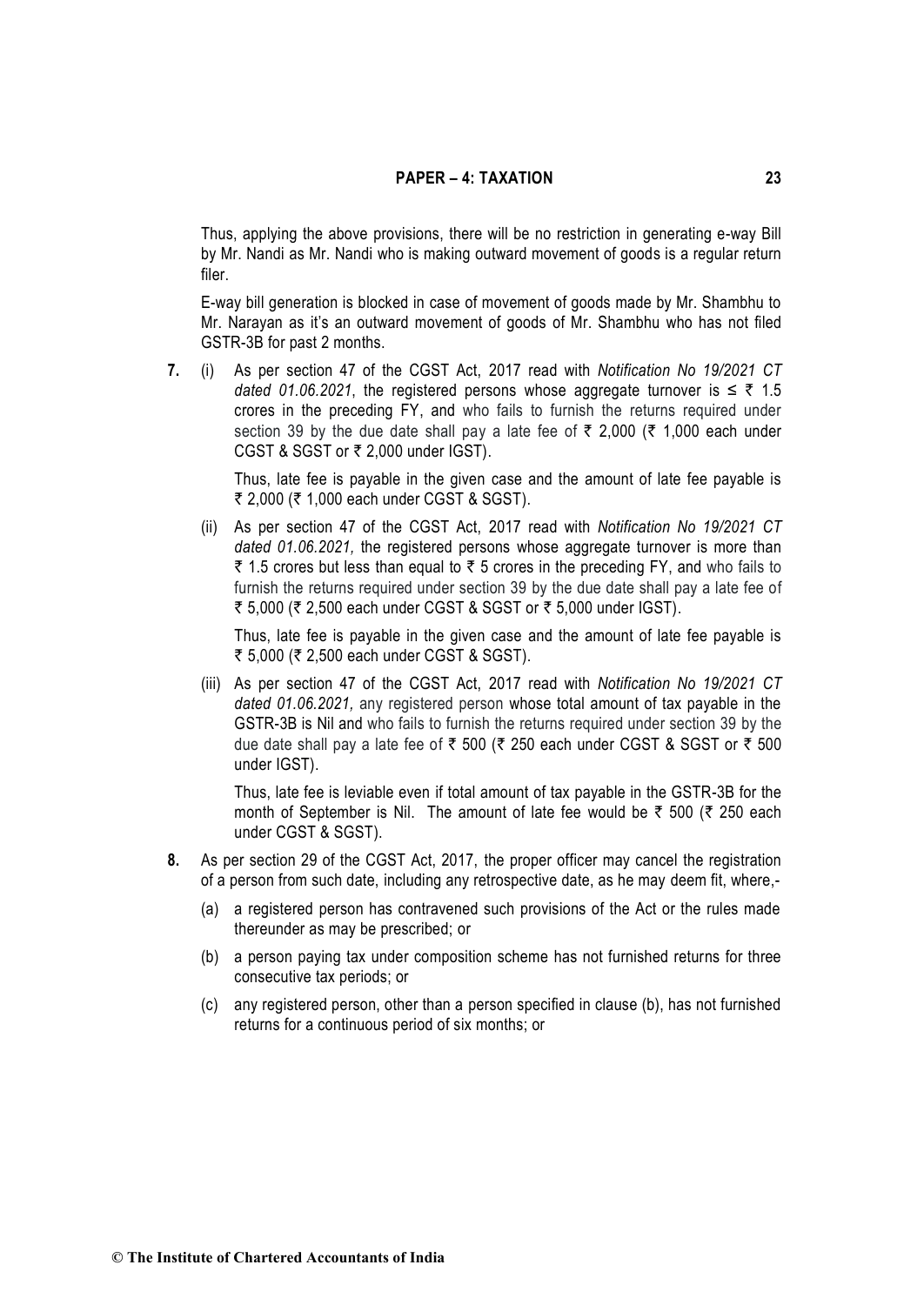- (d) any person who has taken voluntary registration under sub-section (3) of section 25 has not commenced business within six months from the date of registration; or
- (e) registration has been obtained by means of fraud, wilful misstatement, or suppression of facts:

Thus, in view of the above-mentioned provisions, *suo-motu* cancellation of registration of Mr. X by proper officer is valid in law since Mr. X, a voluntarily registered person, has not commenced his business within 6 months from the date of registration.

Further, where the registration of a person is cancelled *suo-motu* by the proper officer, such registered person may apply for revocation of the cancellation to such proper officer, within 30 days from the date of service of the order of cancellation of registration.

However, the said period of 30 days may, on sufficient cause being shown and for reasons to be recorded in writing, be extended for a period not exceeding 30 days by Additional/Joint Commissioner and by further period not exceeding 30 days by Commissioner.

Thus, considering the above provisions, the contention of Department is not valid in law as extension can be sought in the prescribed time limit for revocation of cancellation of registration. The contention raised by Mr. X is valid in law as extension in time limit is allowed on sufficient cause being shown and for reasons to be recorded in writing.

| <b>S. No.</b> | <b>Particulars</b>                                                                                                                                                                                                                                                                                                                                                                                                                                                                     | <b>Taxability</b> |
|---------------|----------------------------------------------------------------------------------------------------------------------------------------------------------------------------------------------------------------------------------------------------------------------------------------------------------------------------------------------------------------------------------------------------------------------------------------------------------------------------------------|-------------------|
| (i)           | Supply of manpower for cleanliness of roads not involving<br>any supply of goods.<br>[Pure services provided to Government are exempt.]                                                                                                                                                                                                                                                                                                                                                | Exempt            |
| (ii)          | Service provided by Fair Price Shops by way of sale of<br>sugar under Public Distribution System<br>[Service provided by Fair Price Shops to Government by<br>way of sale of sugar under Public Distribution System<br>against consideration in the form of commission is exempt.]                                                                                                                                                                                                     | Exempt            |
| (iii)         | Service of maintenance of street lights in a Municipal area<br>involving replacement of defunct lights and other spares<br>constituting 35% of the supply of service.<br>[Composite supply of goods and services to Government in<br>which the value of supply of goods constitutes not more than<br>25% of the value of the said composite supply is exempt.<br>Since, in this case value of supply of goods constitutes 35%<br>of the supply of composite service, same is taxable.] | Taxable           |
| (iv)          | Service of brochure distribution provided under a training<br>programme.                                                                                                                                                                                                                                                                                                                                                                                                               | Taxable           |

| ٦            |         |
|--------------|---------|
| ×<br>×<br>۰. | ٠<br>۰, |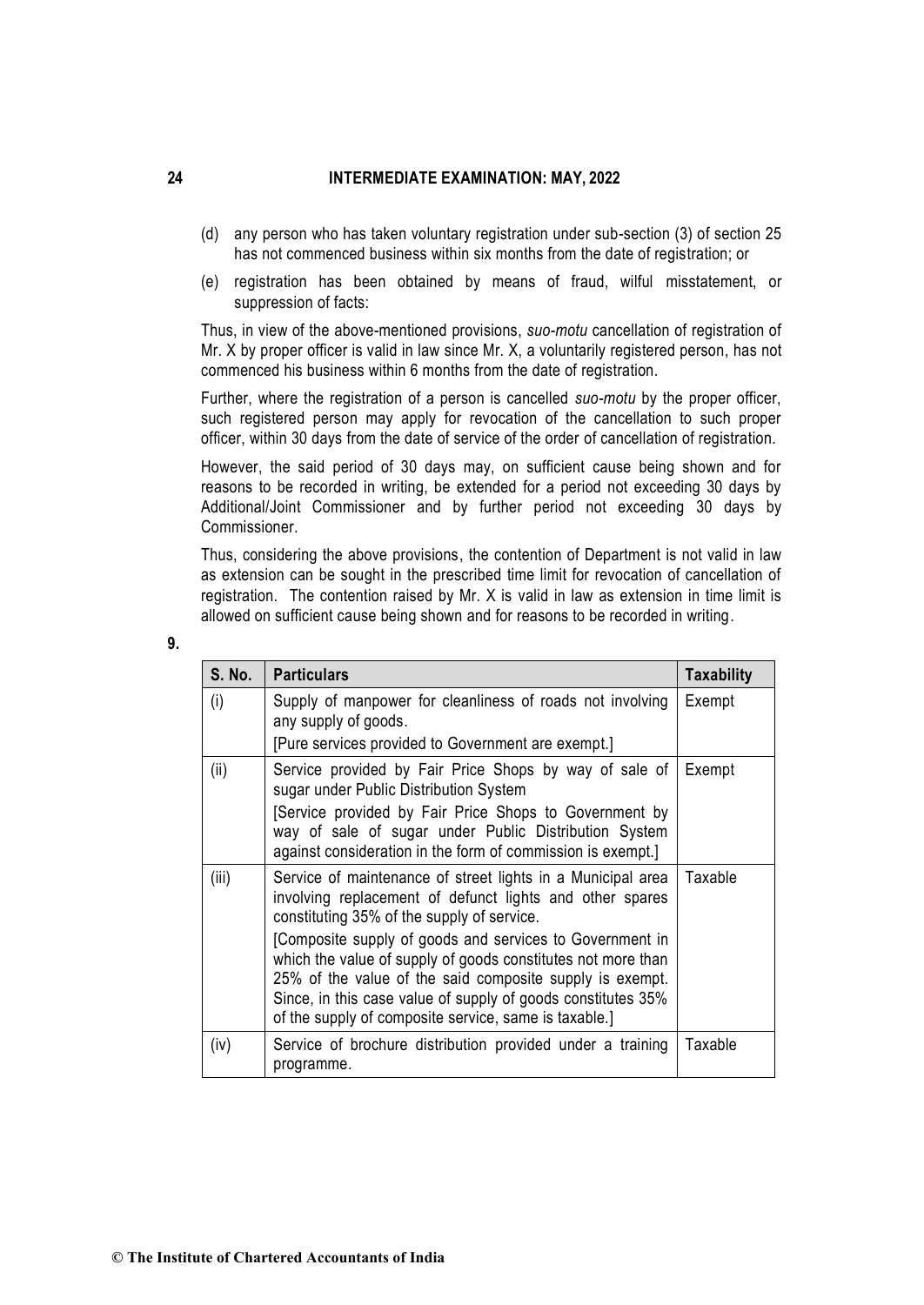| Services provided to the Government under any training<br>programme for which 75% or more of the total expenditure is                      |  |
|--------------------------------------------------------------------------------------------------------------------------------------------|--|
| borne by the Government is exempt. Since in the given<br>case, 70% of the total expenditure is borne by the<br>Government, it is taxable.] |  |

**10.** Restrictions have been imposed on the use of amount available in electronic credit ledger vide rule 86B of the CGST Rules, 2017. Yes, there are exceptions to rule 86B. The exceptions to rule 86B are as under:-

#### **(i) Payment of Income Tax more than** ` **1 lakh**

Rule 86B may not apply in cases whereby person mentioned below have deposited sum of more than  $\bar{\tau}$  1 lakh as income tax under the Income-tax Act, 1961 in each of the last 2 financial years for which the time limit to file return of income under section 139(1) of the said Act has expired

- ❖ The registered person or
- ❖ The karta/proprietor/the managing director of the registered person;
- ❖ Any of the two partners, whole-time directors, members of Managing Committee of Associations or Board of Trustees of the registered person, as the case may be.

# **(ii) Receipt of refund of input tax credit of more than** ` **1 lakh**

Rule 86B may not apply whereby registered person has received a refund amount of more than  $\bar{\tau}$  1 lakh on account of unutilized input tax credit under the following:

- ❖ zero-rated supplies made without payment of tax
- ❖ Inverted duty structure

It is pertinent to note that refund should have been received in the preceding financial year.

# **(iii) Payment of total output tax liability through electronic cash ledger in excess of 1% of total output tax liability**

If the registered person has paid more than 1% of total output tax liability using electronic cash ledger upto the said month in the current financial year, the restrictions as specified in Rule 86B shall not apply.

It is pertinent to note that GST liability paid under reverse charge mechanism should not be taken into account while calculating the total output liability paid through electronic cash ledger.